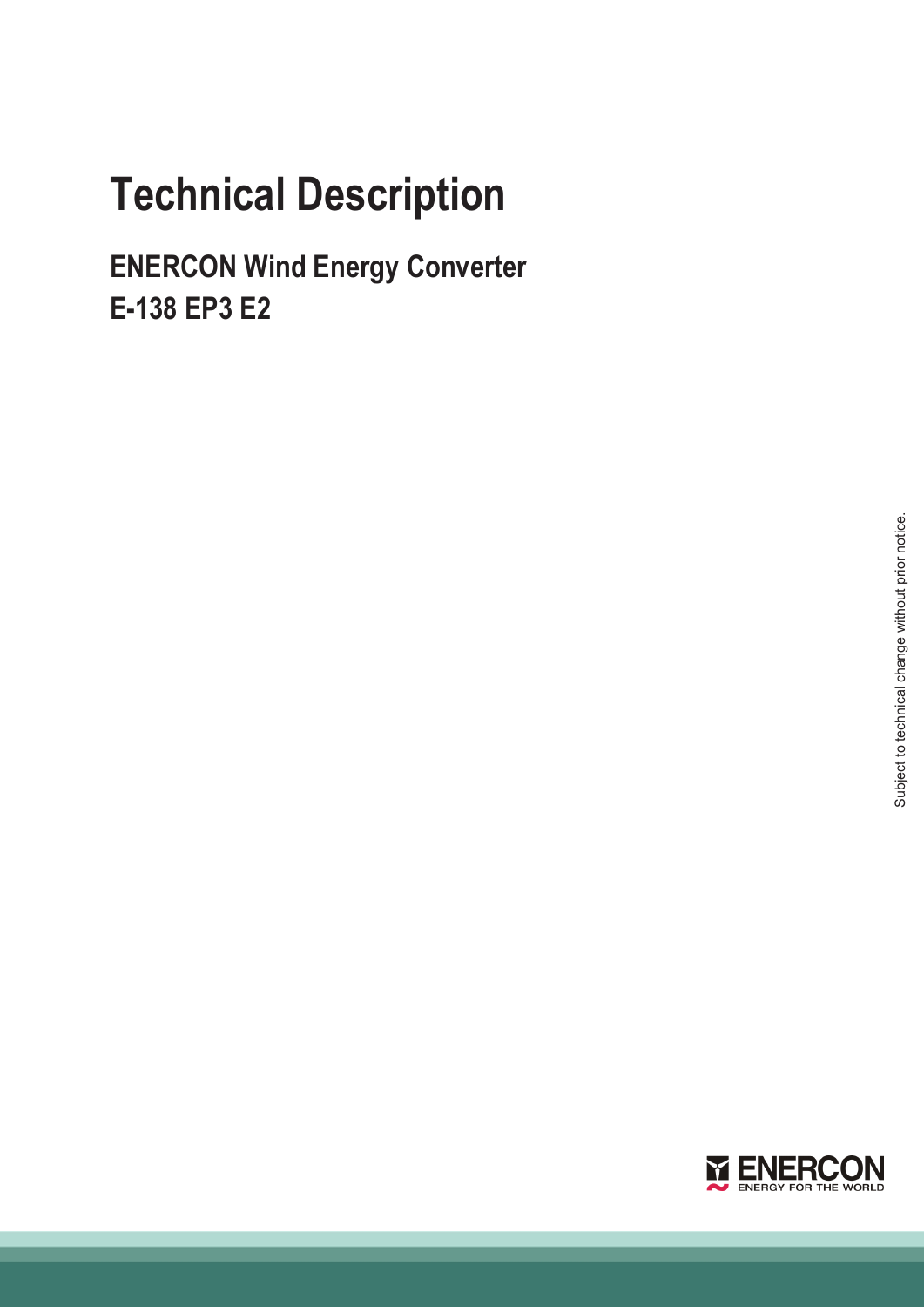

| <b>Publisher</b>                               | ENERCON GmbH - Dreekamp 5 - 26605 Aurich - Germany<br>Phone: +49 4941 927-0 - Fax: +49 4941 927-109<br>E-mail: info@enercon.de - Internet: http://www.enercon.de<br>Managing Directors: Hans-Dieter Kettwig, Simon-Hermann Wobben<br>Local court: Aurich - Company registration number: HRB 411<br>VAT ID no.: DE 181 977 360                                                                                                                                                                                                                                           |
|------------------------------------------------|-------------------------------------------------------------------------------------------------------------------------------------------------------------------------------------------------------------------------------------------------------------------------------------------------------------------------------------------------------------------------------------------------------------------------------------------------------------------------------------------------------------------------------------------------------------------------|
| <b>Copyright notice</b>                        | The entire content of this document is protected by copyright and – with regard to<br>other intellectual property rights - international laws and treaties. ENERCON GmbH<br>holds the rights in the content of this document unless another rights holder is ex-<br>pressly identified or obviously recognisable.                                                                                                                                                                                                                                                       |
|                                                | ENERCON GmbH grants the user the right to make copies and duplicates of this<br>document for informational purposes for its own intra-corporate use; making this doc-<br>ument available does not grant the user any further right of use. Any other duplica-<br>tion, modification, dissemination, publication, circulation, surrender to third parties<br>and/or utilisation of the contents of this document – also in part – shall require the ex-<br>press prior written consent of ENERCON GmbH unless any of the above is permitted<br>by mandatory legislation. |
|                                                | The user is prohibited from registering any industrial property rights in the know-how<br>reproduced in this document, or for parts thereof.                                                                                                                                                                                                                                                                                                                                                                                                                            |
|                                                | If and to the extent that ENERCON GmbH does not hold the rights in the content of<br>this document, the user shall adhere to the relevant rights holder's terms of use.                                                                                                                                                                                                                                                                                                                                                                                                 |
| <b>Registered trademarks</b>                   | Any trademarks mentioned in this document are intellectual property of the respect-<br>ive registered trademark holders; the stipulations of the applicable trademark law are<br>valid without restriction.                                                                                                                                                                                                                                                                                                                                                             |
| <b>Reservation of right</b><br>of modification | ENERCON GmbH reserves the right to change, improve and expand this document<br>and the subject matter described herein at any time without prior notice, unless con-<br>tractual agreements or legal requirements provide otherwise.                                                                                                                                                                                                                                                                                                                                    |

#### **Document details**

| Document ID                                               | D0755385-0                                                                    |    |                                                        |  |
|-----------------------------------------------------------|-------------------------------------------------------------------------------|----|--------------------------------------------------------|--|
| <b>Note</b>                                               | Original document. Source document of this translation: D0745897-0/2018-09-06 |    |                                                        |  |
| <b>DCC</b><br>Plant/department<br><b>Date</b><br>Language |                                                                               |    |                                                        |  |
| 2018-10-05                                                | en                                                                            | DA | WRD Management Support GmbH / Documentation Department |  |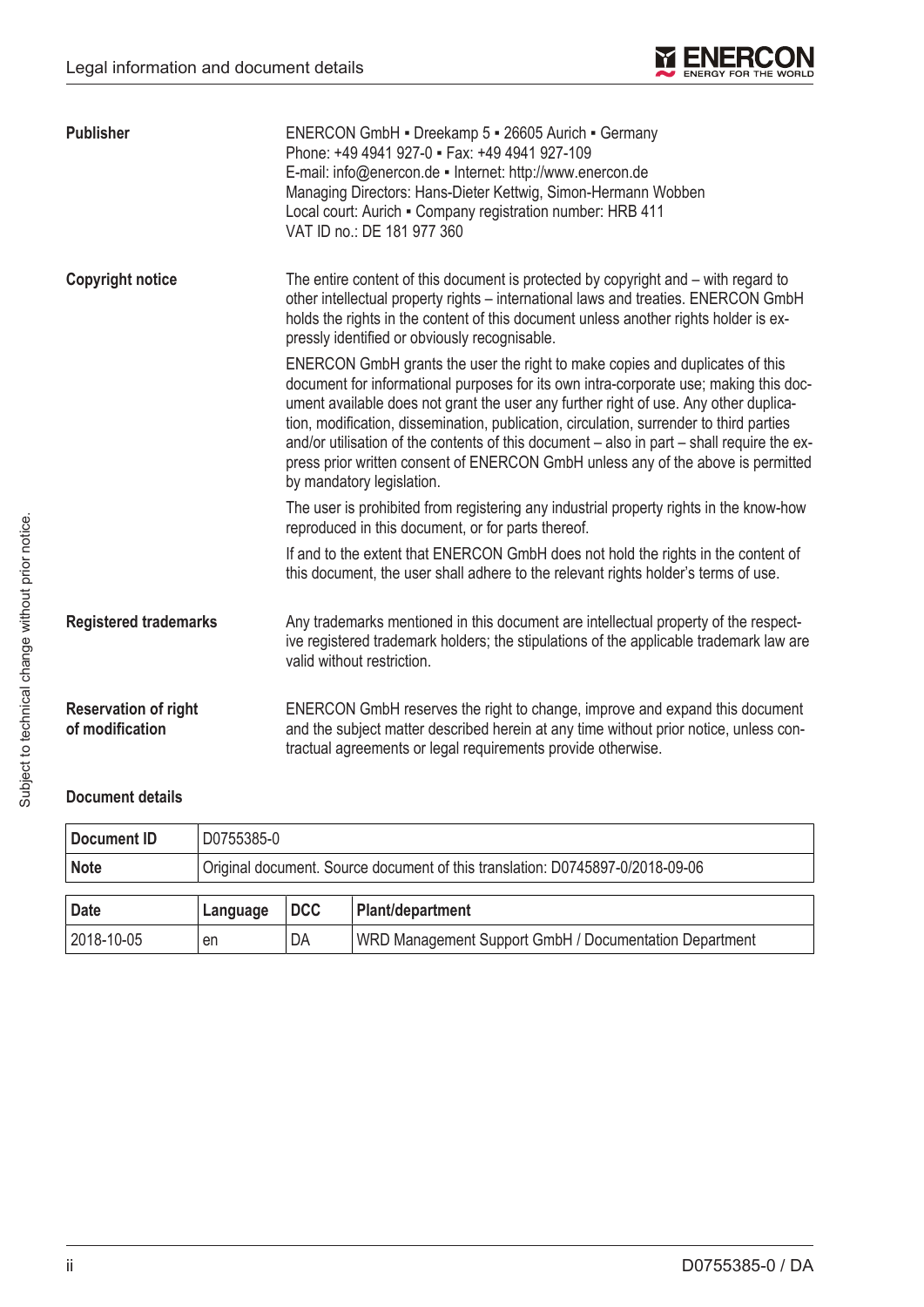### Table of contents

| 1                       |       |  |  |
|-------------------------|-------|--|--|
| $\overline{2}$          |       |  |  |
| 3                       |       |  |  |
|                         | 3.1   |  |  |
|                         | 3.2   |  |  |
|                         | 3.2.1 |  |  |
|                         | 3.3   |  |  |
| $\overline{\mathbf{4}}$ |       |  |  |
| 5                       |       |  |  |
|                         | 5.1   |  |  |
|                         | 5.2   |  |  |
| 6                       |       |  |  |
|                         | 6.1   |  |  |
|                         | 6.2   |  |  |
|                         | 6.3   |  |  |
|                         | 6.3.1 |  |  |
|                         | 6.3.2 |  |  |
|                         | 6.3.3 |  |  |
|                         | 6.3.4 |  |  |
|                         | 6.4   |  |  |
|                         | 6.4.1 |  |  |
|                         | 6.4.2 |  |  |
|                         | 6.4.3 |  |  |
|                         | 6.5   |  |  |
| $\overline{7}$          |       |  |  |
| 8                       |       |  |  |
| 9                       |       |  |  |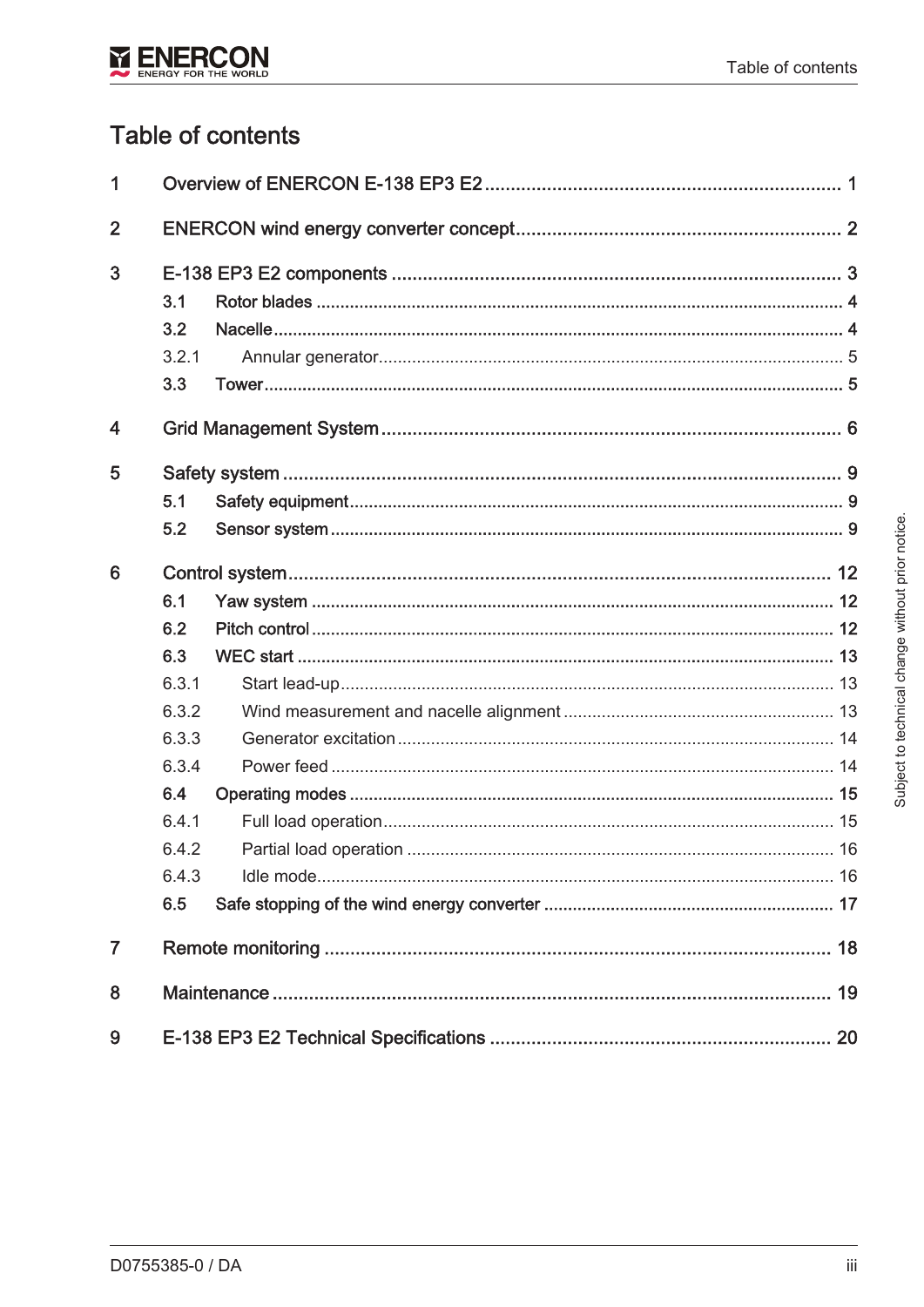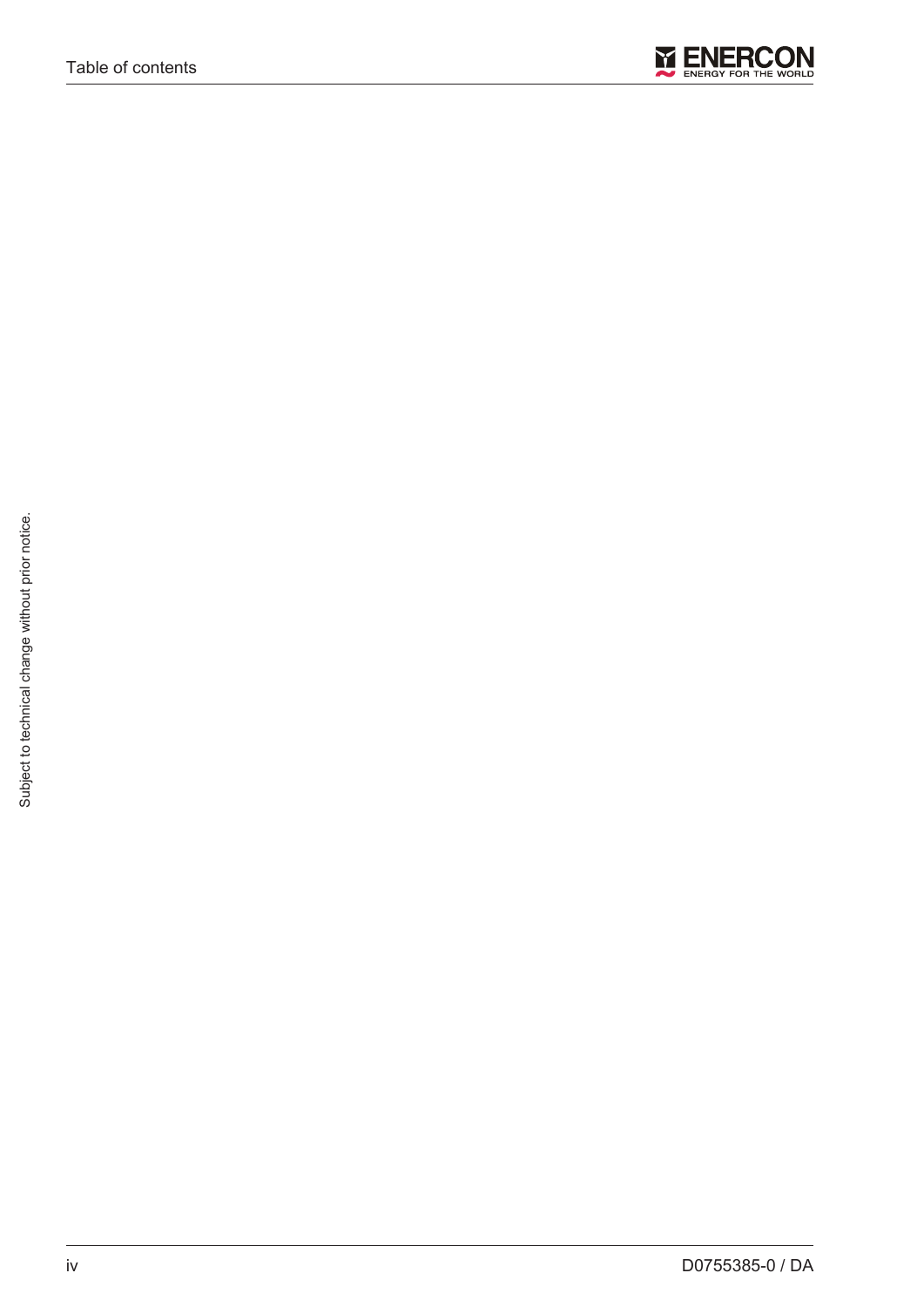**ENERCON** 

### 1 Overview of ENERCON E-138 EP3 E2

The ENERCON E-138 EP3 E2 wind energy converter is a direct-drive wind energy converter with a three-bladed rotor, active pitch control, variable speed operation and a nominal power of 4200 kW. It has a rotor diameter of 138.6 m and can be supplied with hub heights from 81 m to 160 m.

Fig. 1: Complete view of E-138 EP3 E2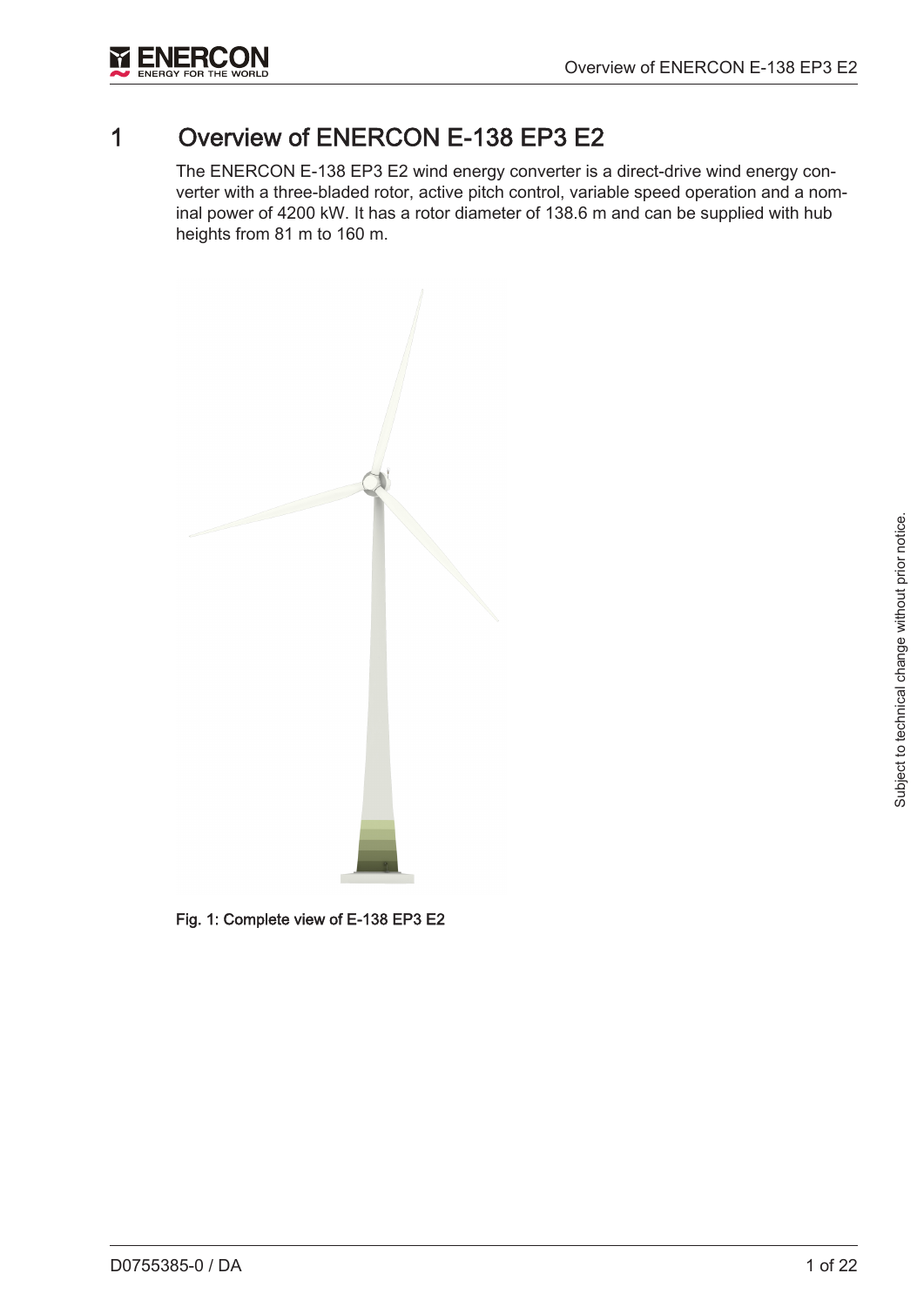### 2 ENERCON wind energy converter concept

#### **Gearless**

The E-138 EP3 E2 drive system comprises very few rotating components. The rotor hub and the rotor of the annular generator are directly interconnected to form one solid unit. This reduces the mechanical strain and increases technical service life. Maintenance and service costs are reduced (fewer wearing parts, no gear oil change, etc.) and operating expenses are also minimised. Since there are no gears or other fast rotating parts, the energy loss between generator and rotor as well as noise emissions are considerably reduced.

#### Active pitch control

Each of the 3 rotor blades is equipped with a pitch unit. Each pitch unit consists of an electrical drive, a control system, and a dedicated emergency power supply. The pitch control drive for each rotor blade consists of two direct-current compositely excited motors with a gear. The pitch units limit the rotor speed and the amount of power extracted from the wind. This way, the maximum output of the E-138 EP3 E2 can be accurately limited to nominal power, even at short notice. By pitching the rotor blades into the feathered position, the rotor is stopped without any strain on the drive train caused by the application of a mechanical brake.

#### Indirect grid connection

The power produced by the annular generator is fed into the distribution or transport grid via the ENERCON grid feed system. The ENERCON grid feed system, which consists of modular rectifier and inverter systems with a common DC link each, ensures maximum energy yield with excellent power quality. The electrical properties of the annular generator are therefore irrelevant to the behaviour of the wind energy converter in the distribution or transport grid. Rotational speed, excitation, output voltage and output frequency of the annular generator may vary depending on the wind speed. This way, the energy contained in the wind can be optimally exploited even in the partial load range.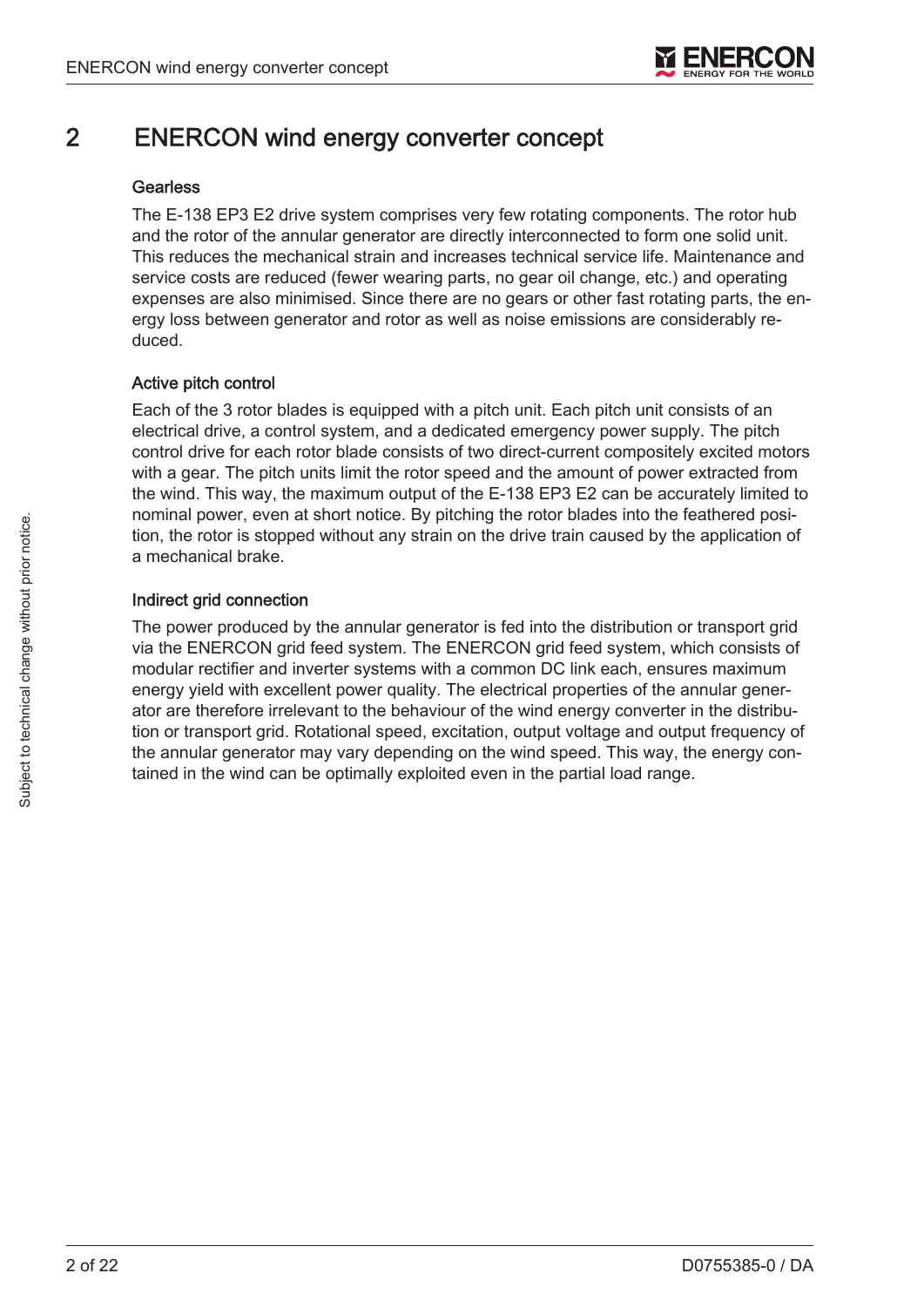

Fig. 2: Sectional view of nacelle

| $\mathbf{1}$ | <b>Hub</b> |
|--------------|------------|
|              |            |

**ENERCON** 

- 3 Generator stator 4 Generator rotor
- 
- 7 Beacon system (optional) 8 Main carrier
- 9 Nacelle control cabinet 10 Yaw drive
- 
- 
- 
- 17 Rotor blade 18 Pitch drives
- 
- 2 Rotor bearing
- 
- 5 Rotor lock 6 Wind measuring unit with lightning rods
	-
	-
- 11 Yaw bearing 12 Stator support star
- 13 Support 14 Rotor brake
- 15 Axle pin 16 Rotor support
	-
- 19 Blade adapter 20 Blade flange bearing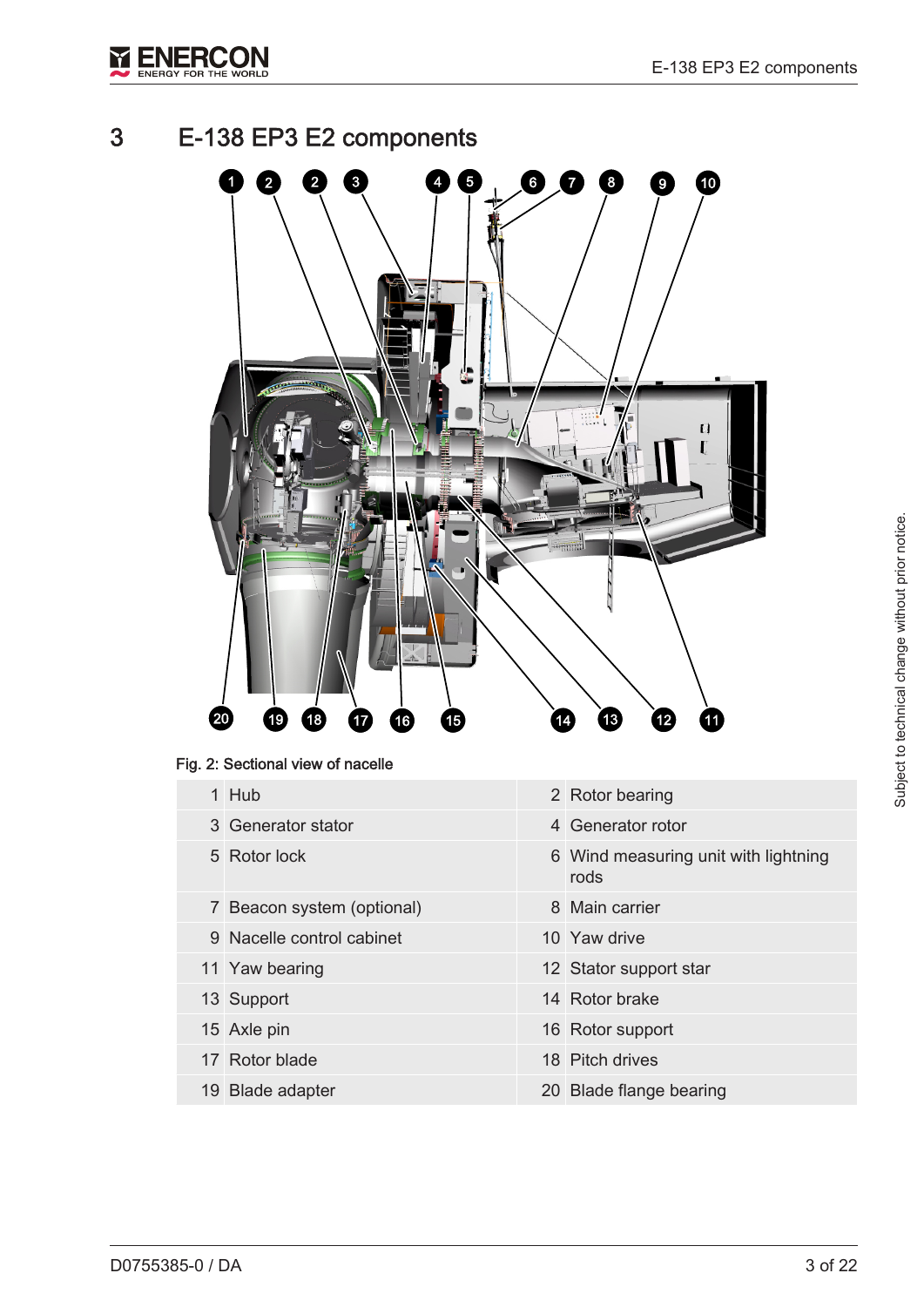### 3.1 Rotor blades

The rotor blades made of glass-fibre reinforced plastic (GRP (glass fibre and epoxy resin)), balsa wood and foam have a major influence on the yield from the wind energy converter and its noise emission. The rotor blade is manufactured using half shells by the vacuum infusion method. The shape and profile of the E-138 EP3 E2 rotor blades were designed with the following criteria in mind:

- High power coefficient
- Long service life
- Low noise emissions
- Low mechanical strain
- Efficient use of material

The rotor blades of the E-138 EP3 E2 were specially designed to operate with variable pitch control and at variable speeds. The polyurethane-based surface coating protects the rotor blades from environmental effects such as UV radiation and erosion. This coating is visco-hard and highly resistant to abrasion.

Microprocessor-controlled pitch units adjust each of the 3 rotor blades independently of each another. 2 blade angle measurements in each rotor blade constantly monitor the set blade angle and ensure blade angle synchronisation across all 3 blades. This enables quick and precise setting of the blade angles according to the prevailing wind conditions.

Optionally, and in some cases as standard, the rotor blades have a serrated profile on part of the trailing edge. This trailing edge serration reduces the turbulence on the trailing edge and thus lowers the noise emission from the wind energy converter.

Vortex generators are mounted on the inside of the rotor blades on the suction face. The vortex generators delay the breakaway of the boundary layer flow from the rotor blade surface. Thus the aerodynamic properties of the WEC are less sensitive to temporary surface changes and wind conditions. The power of the WEC increases and the noise emissions decrease.

#### 3.2 Nacelle

The hub rotates around the fixed axle pin on 2 rotor bearings. Among other components, the rotor blades and the generator rotor are attached to the hub. The slip ring unit is located at the tip of the axle pin. It transmits electrical energy and data between the stationary and the rotating parts of the nacelle via sliding contacts.

The stator support with its 6 jibs is the load-bearing element of the fixed generator stator. The stator support star connects the stator support to the main carrier. Mounted on the ends of the jibs is the stator support ring, which is fitted with the aluminium windings in which electric current is induced.

The main carrier is the central load-bearing element of the nacelle. All rotor and generator components are attached to it either directly or indirectly. The main carrier rotates on the tower head by means of the yaw bearing. The entire nacelle can be rotated by the yaw drives so that the rotor is always optimally aligned to the wind.

The nacelle casing consists of glass-fibre reinforced plastic (GRP). It is composed of multiple sections and attached to the generator stator, the nacelle floor and the hub by means of steel profiles.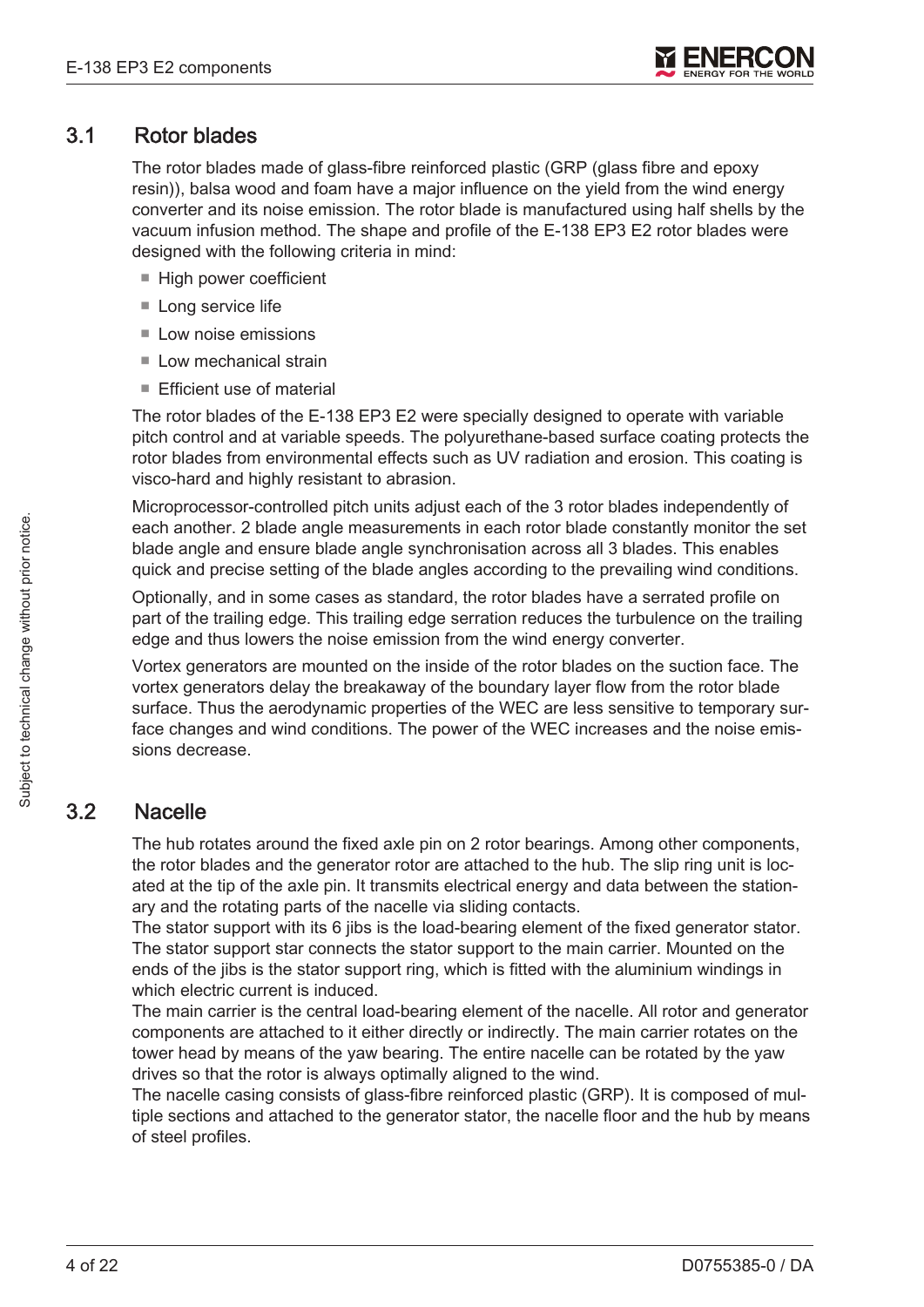#### 3.2.1 Annular generator

ENERCON wind energy converters are equipped with a multi-polar, separately excited synchronous generator (annular generator). The WEC operates at variable speeds so as to optimally utilise the wind energy potential. The annular generator therefore produces alternating current with varying voltage, frequency and amplitude.

The windings in the stator of the annular generator form several three-phase alternating current systems that are independent of each other. These systems are rectified independently of each other in the tower base. The inverters then reconvert them into threephase current whose voltage, frequency, and phase position conform to the grid.

Consequently, the annular generator is not directly connected to the receiving power grid of the utility company; instead, it is completely decoupled from the grid by the full-scale converter.

#### 3.3 Tower

The tower of the E-138 EP3 E2 wind energy converter is a hybrid tower assembled from precast concrete segments and a steel section, or a tubular steel tower.

All towers are painted and coated with weather and corrosion protection at the factory. This means that no work is required in this regard after assembly except for repairing defects or any transport damage. By default, the paintwork on the bottom of the tower has a graded colour scheme (can be omitted if desired).

Each tubular steel tower is a sheet steel tube that consists of few large sections. Depending on the tower variant, sections may be single-piece or subdivided into multiple longitudinal elements. First, the longitudinal elements are joined to form sections at the installation site. Flanges with drill holes for installation are welded to the ends of the sections. The tower sections are stacked on top of each other and bolted together at the installation site. They are linked to the foundation by means of a foundation basket.

The hybrid tower is assembled from the precast concrete elements at the installation site. As a rule, segments are dry-stacked; however, a compensatory grout layer can be applied. Vertical joints are bolted. As a final step, the top steel section is placed on the tower and bolted.

Hybrid towers are prestressed vertically by means of prestressing steel tendons. The prestressing tendons run vertically either through ducts in the concrete elements or externally along the interior tower wall. They are anchored to the foundation.

For technical and economic reasons, the slender top part of the hybrid tower is made of steel. It is not possible, for example, to install the yaw bearing directly on the concrete elements and the considerably thinner wall of the steel section provides for more space in the tower interior.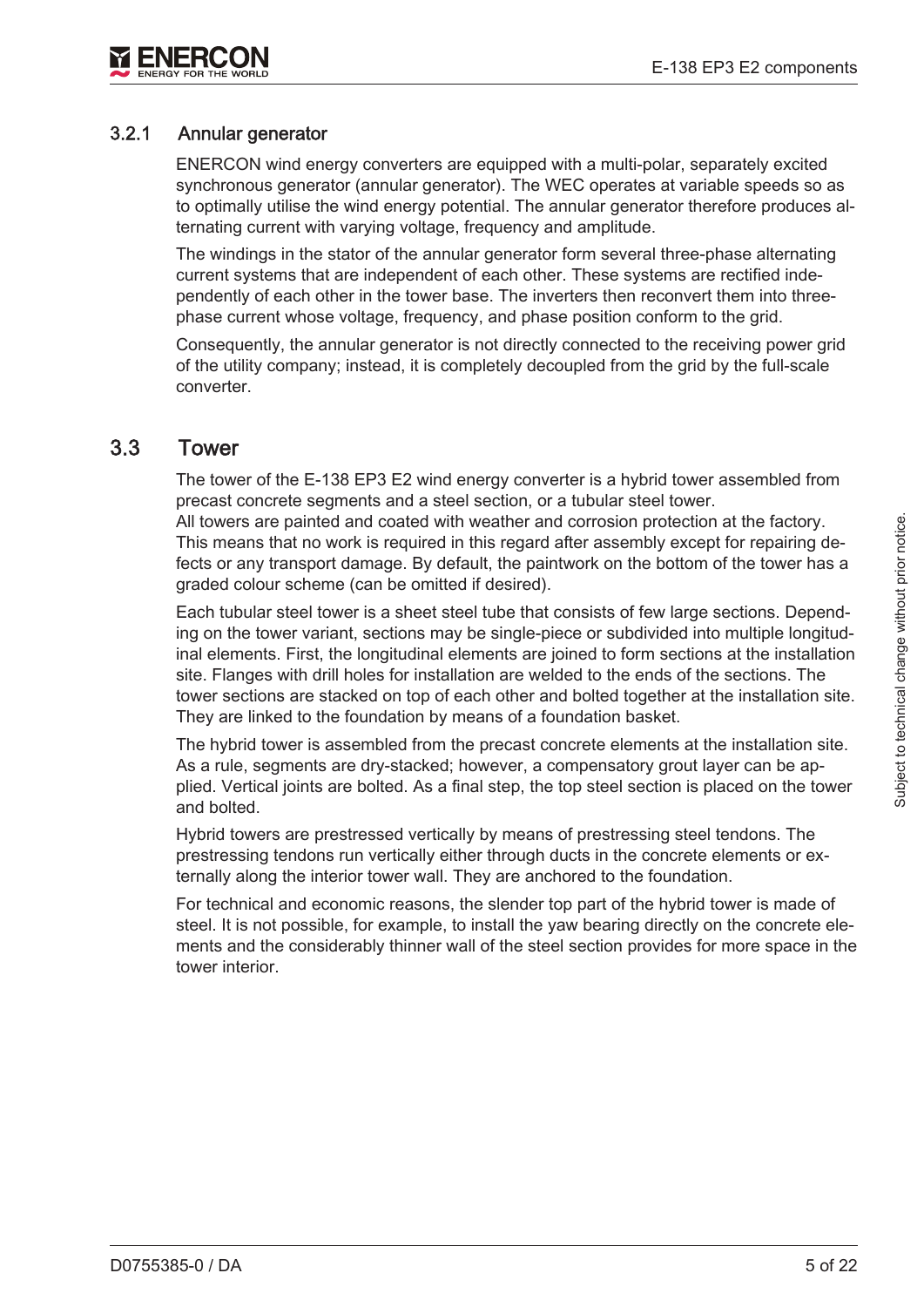### 4 Grid Management System

The annular generator is coupled to the grid through the ENERCON grid feed system. This system essentially consists of a modular rectifier and inverter system with a common DC link each.



#### Fig. 3: Simplified electric diagram of an ENERCON WEC

The grid feed system, generator excitation and pitch control are all managed by the control system to achieve maximum energy yield and excellent power quality.

Decoupling the annular generator from the grid provides for optimum power transmission. Sudden changes in the wind speed are translated into controlled changes in the power fed into the grid. Conversely, possible grid faults have virtually no effect on WEC mechanics. The power fed in by the E-138 EP3 E2 can be precisely regulated from 0 kW to 4200 kW.

In general, the characteristics required for a specific WEC or wind farm to be connected to the receiving power grid with respect to the connection point and the power supply to be absorbed are predefined by the operator/owner of that grid. To be able to meet different requirements, ENERCON wind energy converters are available with different configurations.

The inverter system in the tower base is dimensioned according to the particular WEC configuration. As a rule, a transformer inside or near the wind energy converter converts 630 V low voltage to the desired medium voltage.

#### Reactive power

If necessary, an E-138 EP3 E2 equipped with standard FACTS (Flexible AC Transmission System) control can supply reactive power in order to contribute to reactive power balance and to maintaining voltage levels in the grid. The maximum reactive power range is available at an output as low as 10 % of the nominal active power. The maximum reactive power range varies, depending on the WEC configuration.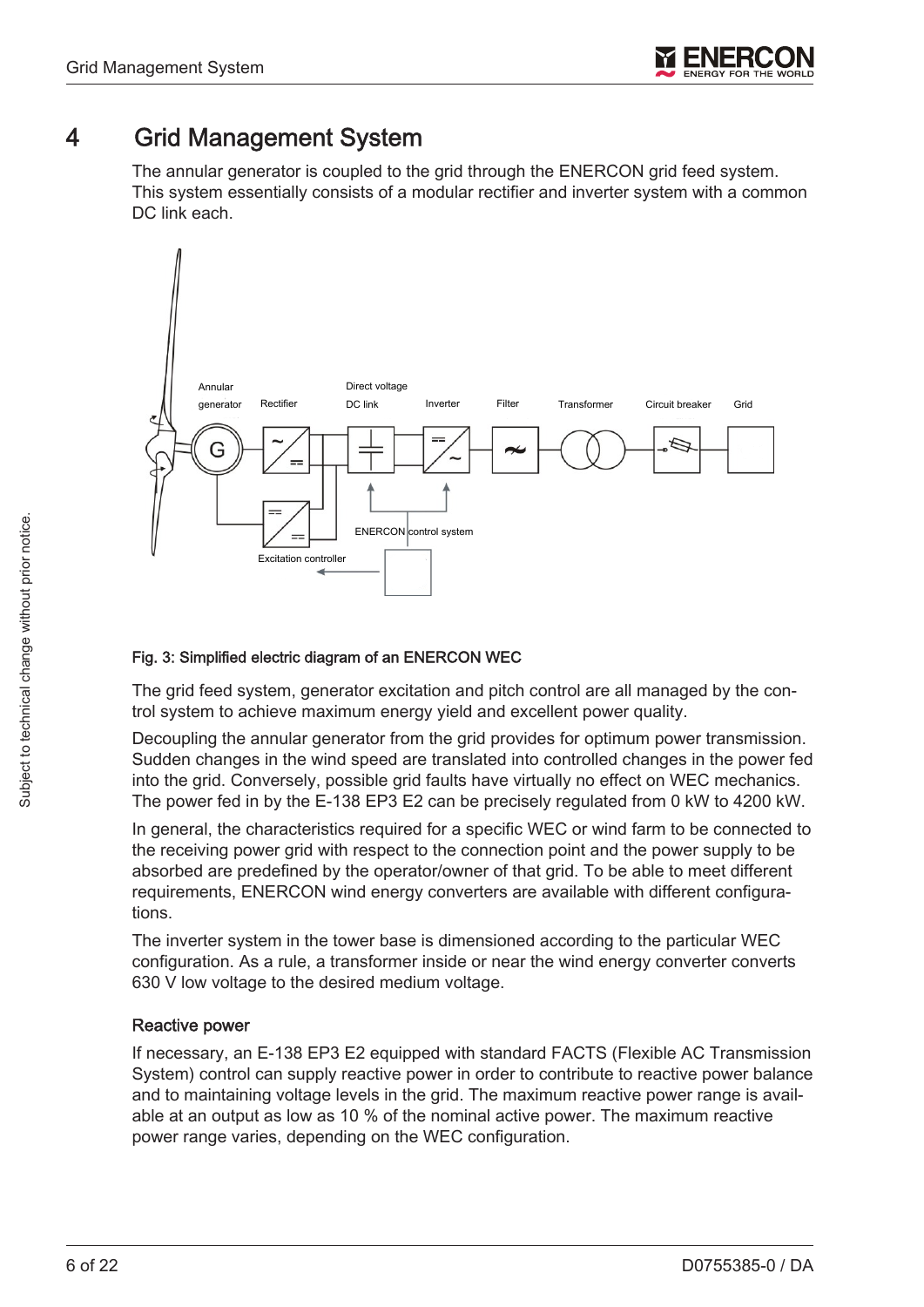

#### FT configuration

By default, the E-138 EP3 E2 comes equipped with FACTS technology that meets the stringent requirements of specific grid codes. It is able to ride through grid faults (undervoltage, overvoltage, automatic reclosing, etc.) of up to 5 seconds (FT = FACTS + FRT-Fault Ride Through) and to remain connected to the grid during these faults.

If the voltage measured at the reference point exceeds a defined limit value, the ENERCON wind energy converter changes from normal operation to a specific fault operating mode.

Once the fault has been cleared, the wind energy converter returns to normal operation and feeds the available power into the grid. If the voltage does not return to the operating range admissible for normal operation within an adjustable time frame (5 seconds max.), the wind energy converter is disconnected from the grid.

While the system is riding through a grid fault, various fault modes using different grid feed strategies are available, including feeding in additional reactive current in the event of a fault. The control strategies include different options for setting fault types.

Selection of a suitable control strategy depends on specific grid code and project requirements that must be confirmed by the particular grid operator.

#### FTS configuration

#### FACTS Transmission (FRT) with STATCOM option

Same as FT configuration; however, the STATCOM (Static Compensator) option additionally enables the wind energy converter to output and absorb reactive power regardless of whether it generates and feeds active power into the grid. It is thus able to actively support the power grid at any time, similar to a power plant. Whether or not this configuration can be used needs to be determined for each individual project.

#### FTQ configuration

#### FACTS Transmission (FRT) with Q+ option

The FTQ configuration comprises all features of the FT configuration. In addition, it has an extended reactive power range.

#### FTQS configuration

#### FACTS Transmission (FRT) with Q+ and STATCOM options

The FTQS configuration comprises all features of the FTQ and FTS configurations.

#### Frequency protection

ENERCON wind energy converters can be used in grids with a nominal frequency of 50 Hz or 60 Hz.

The range of operation of the E-138 EP3 E2 is defined by a lower and upper frequency limit value. Overfrequency and underfrequency events at the WEC reference point trigger frequency protection and cause the WEC to shut down after the maximum delay time of 60 seconds has elapsed.

#### Power-frequency control

If temporary overfrequency occurs as a result of a grid fault, ENERCON wind energy converters can reduce their power feed dynamically to contribute to restoring the balance between the generating and transmission networks.

As a pre-emptive measure, the active power feed of ENERCON wind energy converters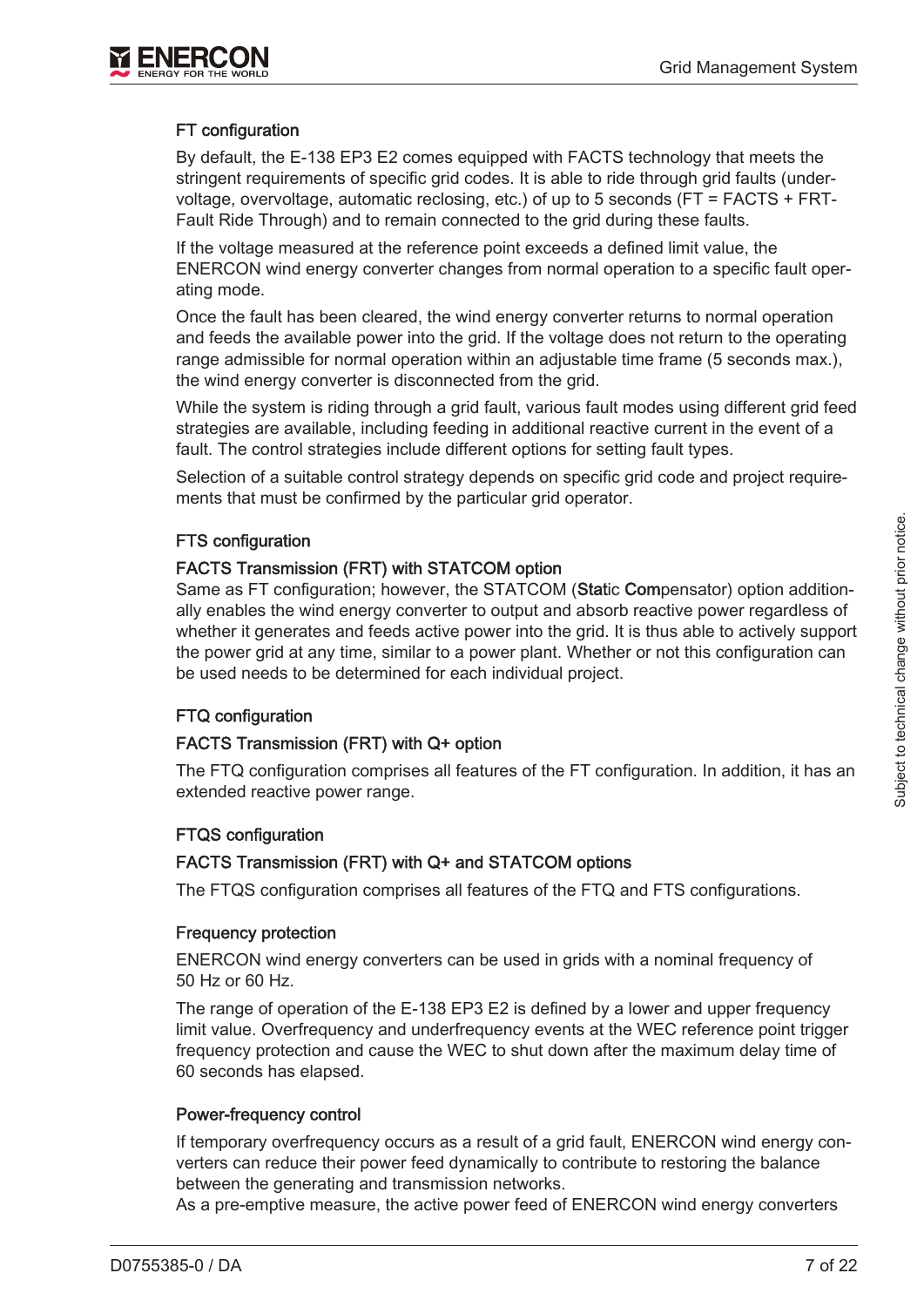

can be limited during normal operation. During an underfrequency event, the power reserved by this limitation is made available to stabilise the frequency. The characteristics of this control system can be easily adapted to different specifications.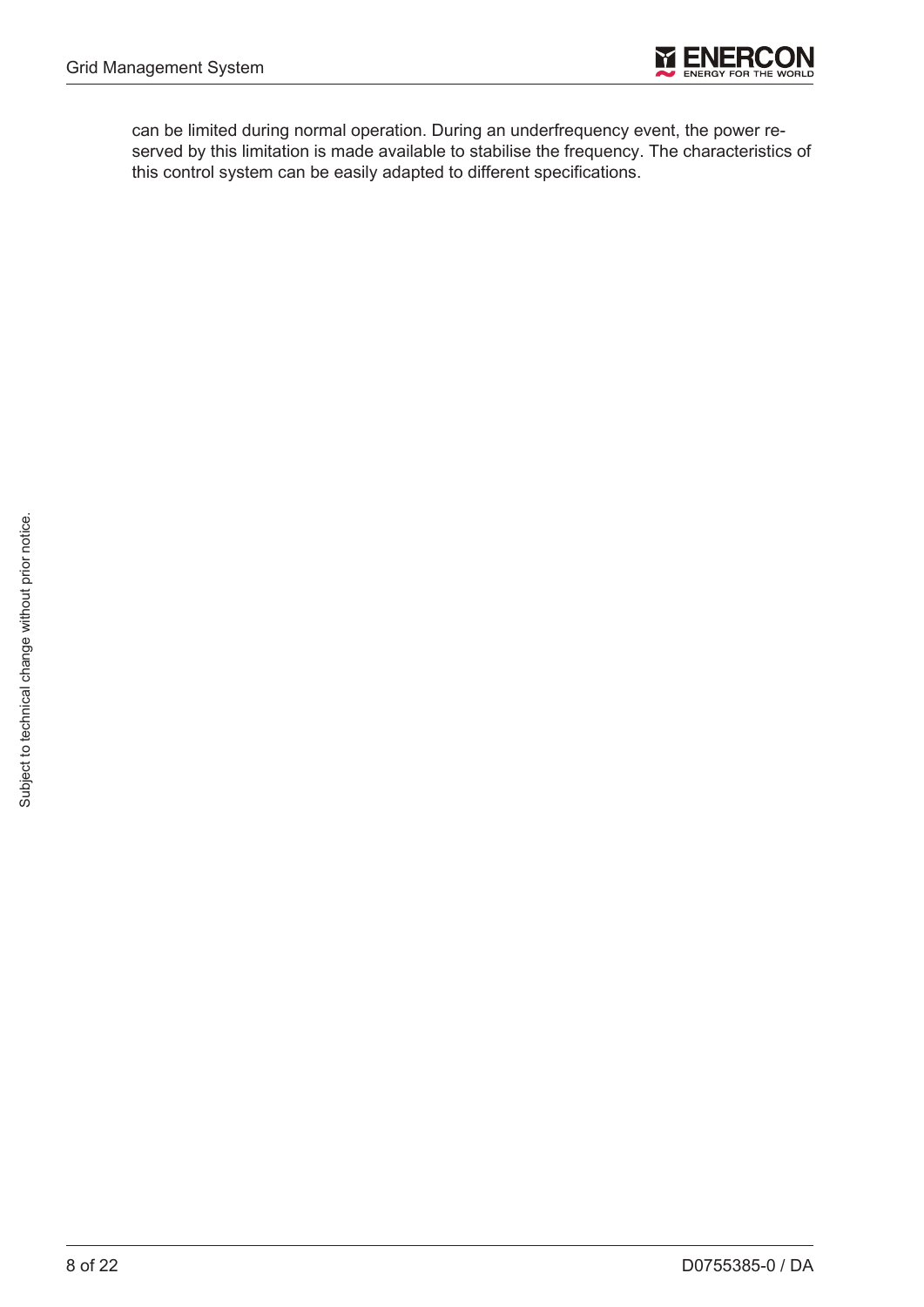### 5 Safety system

The E-138 EP3 E2 comes with a large number of safety features whose purpose is to permanently keep the wind energy converter inside a safe operating range. In addition to components that ensure safe stopping of the wind energy converter, these include a complex sensor system. It continuously captures all relevant operating states of the wind energy converter and makes the relevant information available through the ENERCON SCADA remote monitoring system.

If any safety-relevant operating parameters are out of the permitted range, the wind energy converter continues running at limited power, or is stopped.

### 5.1 Safety equipment

#### Emergency stop button

In an ENERCON wind energy converter there are emergency stop buttons in the vicinity of the tower door, on the control cabinet in the tower base, on the nacelle control cabinet and, if required, on further levels of the E-module. Actuating an emergency stop button in the tower base activates emergency pitching of the rotor blades. This brakes the rotor aerodynamically. Actuating an emergency stop button in the nacelle activates the rotor brake in addition to emergency pitching. This stops the rotor as quickly as possible. An emergency stop does not de-energise or only partly de-energises the wind energy converter.

The following are still supplied with power:

- Rotor brake
- Beacon system components
- Lighting
- Sockets

#### Main switch

In an ENERCON wind energy converter, main switches are installed at the WEC main distribution system (tower base) and at the nacelle control cabinet. When actuated, they deenergise almost the entire wind energy converter.

The following are still supplied with power:

- Beacon system components
- Service hoist
- Sockets
- Lighting
- Medium-voltage area

#### 5.2 Sensor system

A large number of sensors continuously monitor the current status of the wind energy converter and the relevant ambient parameters (e.g. rotor speed, temperature, blade load, etc.). The control system analyses the signals and regulates the wind energy converter such that the wind energy available at any given time is always optimally exploited and at the same time operating safety is ensured.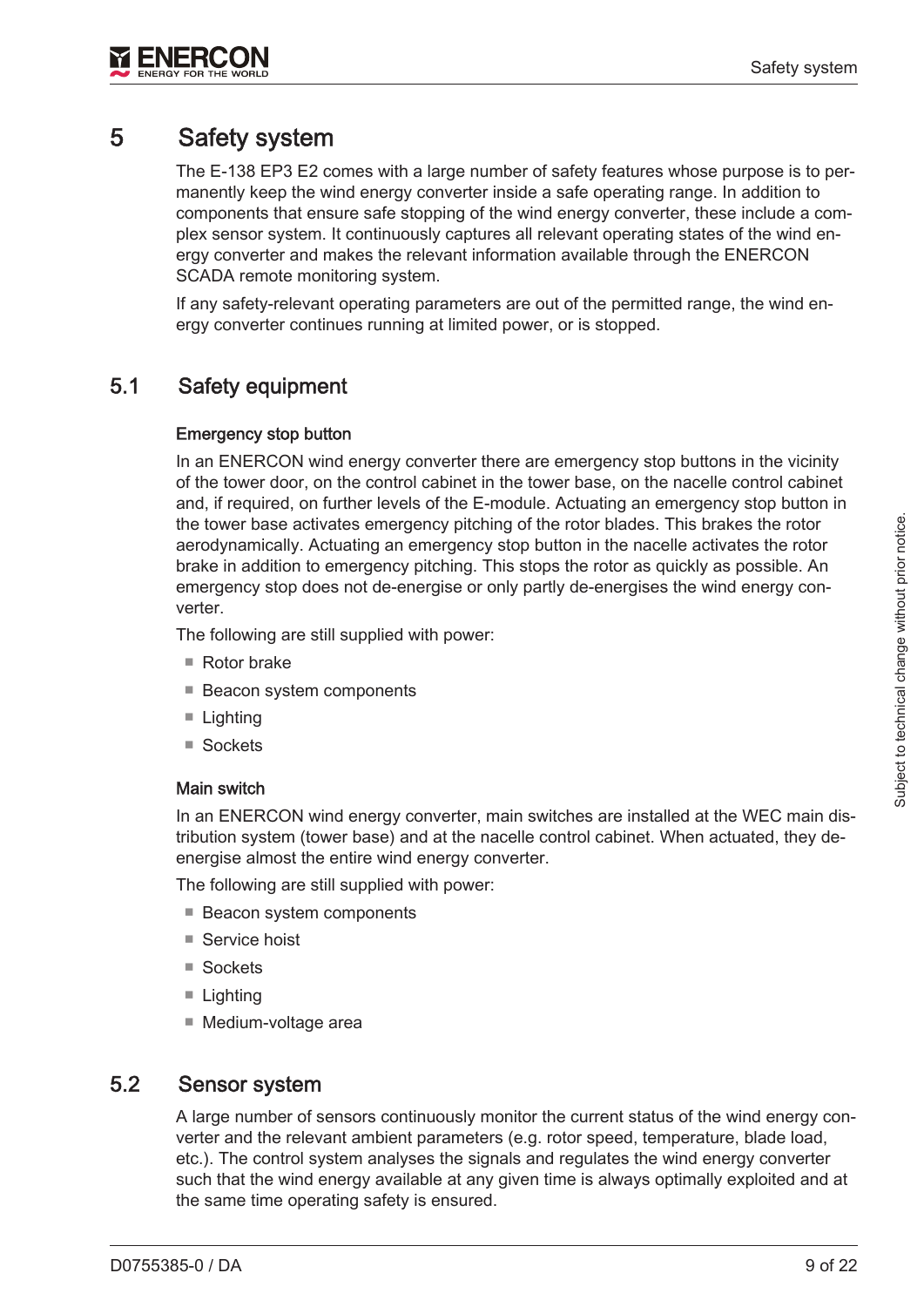#### Redundant sensors

To be able to check plausibility by comparing the reported values, redundant sensors are installed for some operating states. This applies to temperature measurement in the generator, wind speed measurement or measuring the current rotor blade angle. Defective sensors are reliably detected and can be repaired or replaced by activating spare sensors. This way, the wind energy converter can safely continue its operation without having to replace major components.

#### Sensor checks

Proper functioning of all sensors is either regularly checked by the WEC control system itself during normal WEC operation or, where this is not possible, in the course of WEC maintenance work.

#### Speed monitoring

The control system of the ENERCON wind energy converter regulates the rotor speed by adjusting the blade angle such that the speed does not significantly exceed nominal speed even during very high winds. However, pitch control may not be able to react quickly enough to sudden events such as strong gusts of wind or a sudden drop of the generator load. If nominal speed is exceeded by more than 15 %, the control system stops the rotor. After 3 minutes the wind energy converter automatically attempts to restart. If this fault occurs more than 5 times within a 24 hour period, a defect is assumed. There are no further restart attempts.

In addition to the electronic monitoring system there are 3 electromechanical overspeed switches in the rotor head. They are spaced evenly along the circumference of the rotor. Each of these switches can stop the wind energy converter by means of emergency pitching. The switches respond if the rotor speed exceeds the nominal speed by more than 25 %. To enable the wind energy converter to restart, the overspeed switches must be reset manually after the cause of the overspeed has been identified and eliminated.

#### Air gap monitoring

Microswitches distributed along the rotor circumference monitor the width of the air gap between the rotor and the stator of the annular generator. If any of the switches are triggered because the distance has dropped below the minimum distance, the wind energy converter stops and restarts automatically after a brief delay.

If the fault recurs within 24 hours, the wind energy converter remains stopped until the cause has been eliminated.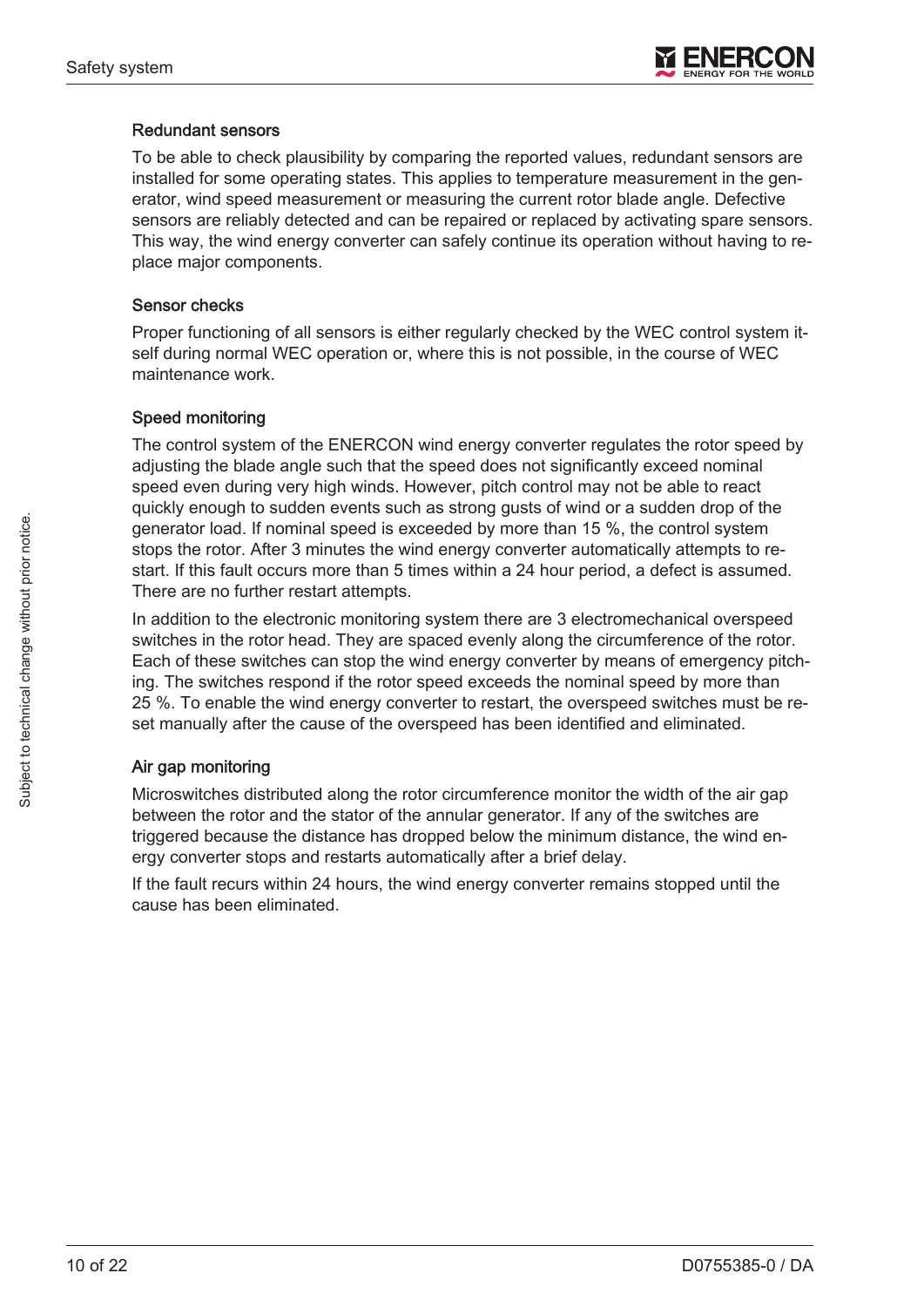#### Oscillation monitoring

Oscillation monitoring detects excessive oscillation or excursion of the wind energy converter tower top. Sensors detect the acceleration of the nacelle along the direction of the hub axis (longitudinal oscillation) and perpendicular to this axis (transverse oscillation). The control system uses this input to calculate the tower excursion compared to its idle position.

In addition, excessive vibrations and shocks such as those that may occur e.g. in the event of a fault in the rectifier are detected by an integrated oscillation monitoring function. If the oscillations or excursion exceed the permissible limit, the wind energy converter stops. It restarts automatically after a short delay. If non-permissible vibrations are detected or if non-permissible tower oscillations occur repeatedly, the wind energy converter stops and does not make any further restart attempts.

#### Temperature monitoring

Some components in ENERCON wind energy converters are cooled. For this purpose, temperature sensors continuously measure the temperature of the components of the wind energy converter that need to be protected from excessive heat.

In the event of excessive temperatures, the power output of the wind energy converter is reduced. If necessary, the wind energy converter stops. The wind energy converter cools down and generally restarts automatically as soon as the temperature falls below a predefined limit.

Some measuring points are equipped with additional overtemperature switches. These also initiate a stop of the wind energy converter once the temperature exceeds a specific limit, in certain cases without an automatic restart after cooling down.

At low temperatures, some assemblies such as the hazard beacon energy storage and the generator are heated in order to keep them operational.

#### Nacelle-internal noise monitoring

Sensors located in the rotor head respond to loud knocking sounds such as might be caused by loose or defective components. If any of these sensors detect noise and there is nothing to indicate a different cause, the wind energy converter stops.

In order to rule out exterior causes for the noise (mainly the impact of hail during a thunderstorm), the signals from all wind energy converters in a wind farm are matched against each other. For stand-alone WECs, an additional noise sensor in the machine house is used. If the sensors in multiple WECs or the noise sensor in the machine house detect noise simultaneously, an exterior cause is assumed. The noise sensors are deactivated briefly so that none of the wind energy converters in the wind farm stop.

#### Cable twist monitoring

If the nacelle of the wind energy converter has turned around its own axis more than 3 times and twisted the cables running down inside the tower, the WEC control system uses the next opportunity to automatically untwist the cables.

The cable twist monitoring feature is equipped with sensors that cut the power supply to the yaw motors if the permitted adjusting range is exceeded.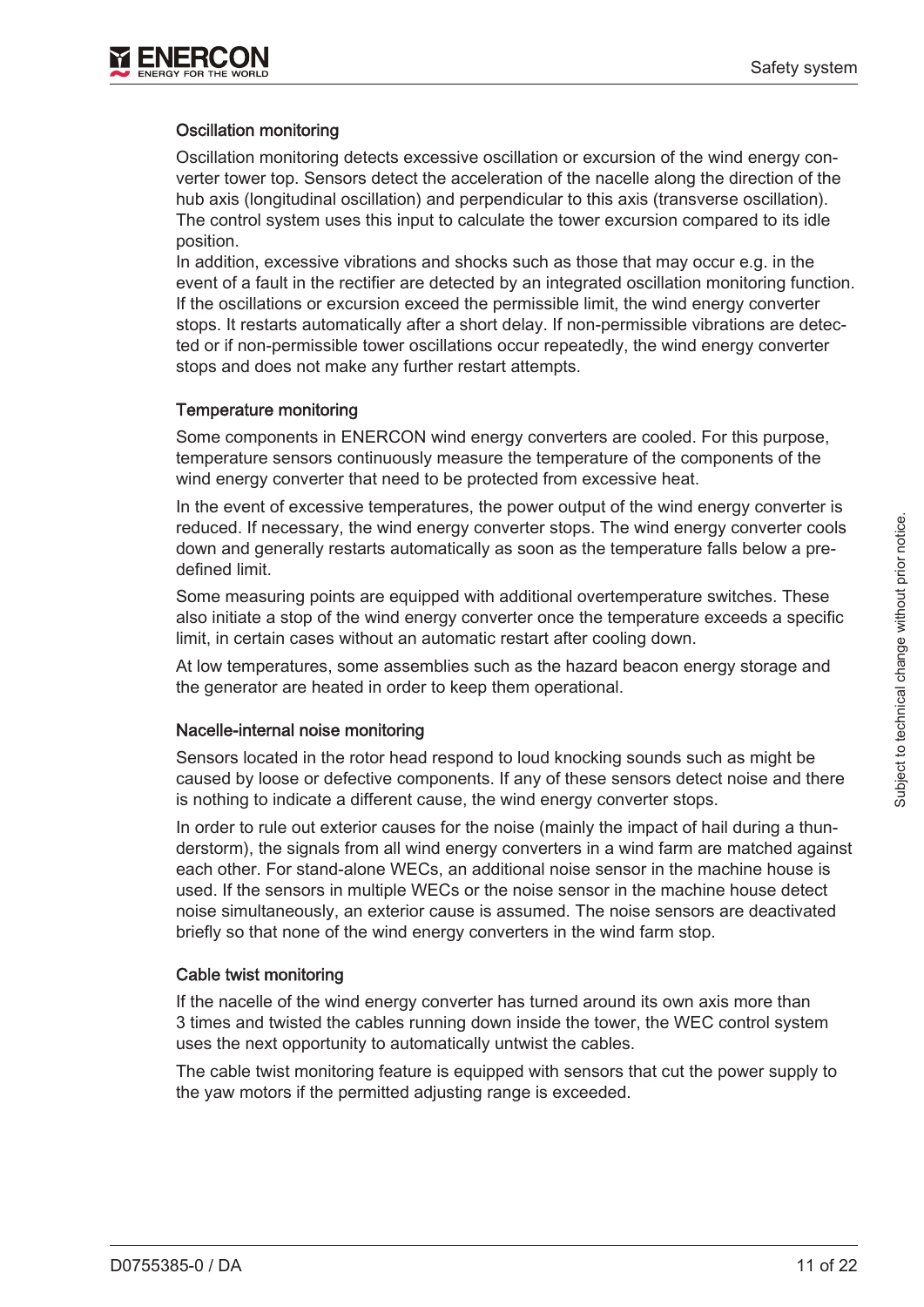### 6 Control system

The E-138 EP3 E2 control system is based on a microprocessor system developed by ENERCON and uses sensors to query all WEC components and collect data such as wind direction and wind speed. Using this information, it adiusts the operating mode of the E-138 EP3 E2 accordingly. The WEC display of the control cabinet in the tower base shows the current status of the wind energy converter and any fault that may have occurred.

#### 6.1 Yaw system

The yaw bearing with an externally geared rim is mounted on top of the tower. The yaw bearing allows the nacelle to rotate, thus providing for yaw control.

If the difference between the wind direction and the rotor axis direction exceeds the maximum permissible value, the yaw drives are activated and adjust the nacelle position according to the wind direction. The yaw motor control system ensures smooth starting and stopping of the yawing motion. The WEC control system monitors the yaw system. If it detects any irregularities it deactivates yaw control and stops the wind energy converter.

### 6.2 Pitch control

#### Functional principle

The pitch system modifies the angle of attack, that is the angle at which the air flow meets the blade profile. Changes to the blade angle change the lift at the rotor blade and thus the force with which the rotor blade turns the rotor.

During normal operation (automatic mode) the blade angle is adjusted in a way that ensures optimal exploitation of the energy contained in the wind while avoiding overload of the wind energy converter. Wherever possible, boundary conditions such as noise optimisation are also fulfilled in the process. In addition, blade angle adjustment is used to decelerate the rotor aerodynamically.

If the wind energy converter achieves nominal power output and the wind speed continues to increase, the pitch system turns the rotor blades just far enough out of the wind to keep the rotor speed and the amount of energy extracted from the wind and to be converted by the generator, within or just slightly above the nominal limits.

#### Design

Each rotor blade is fitted with a pitch unit. The pitch unit consists of a pitch control box, a blade relay box, tow pitch motors and a capacitor unit. The pitch control box and the blade relay box control the pitch motors. The capacitor unit stores the energy required for emergency pitching; during WEC operation, it is kept charged and tested continually.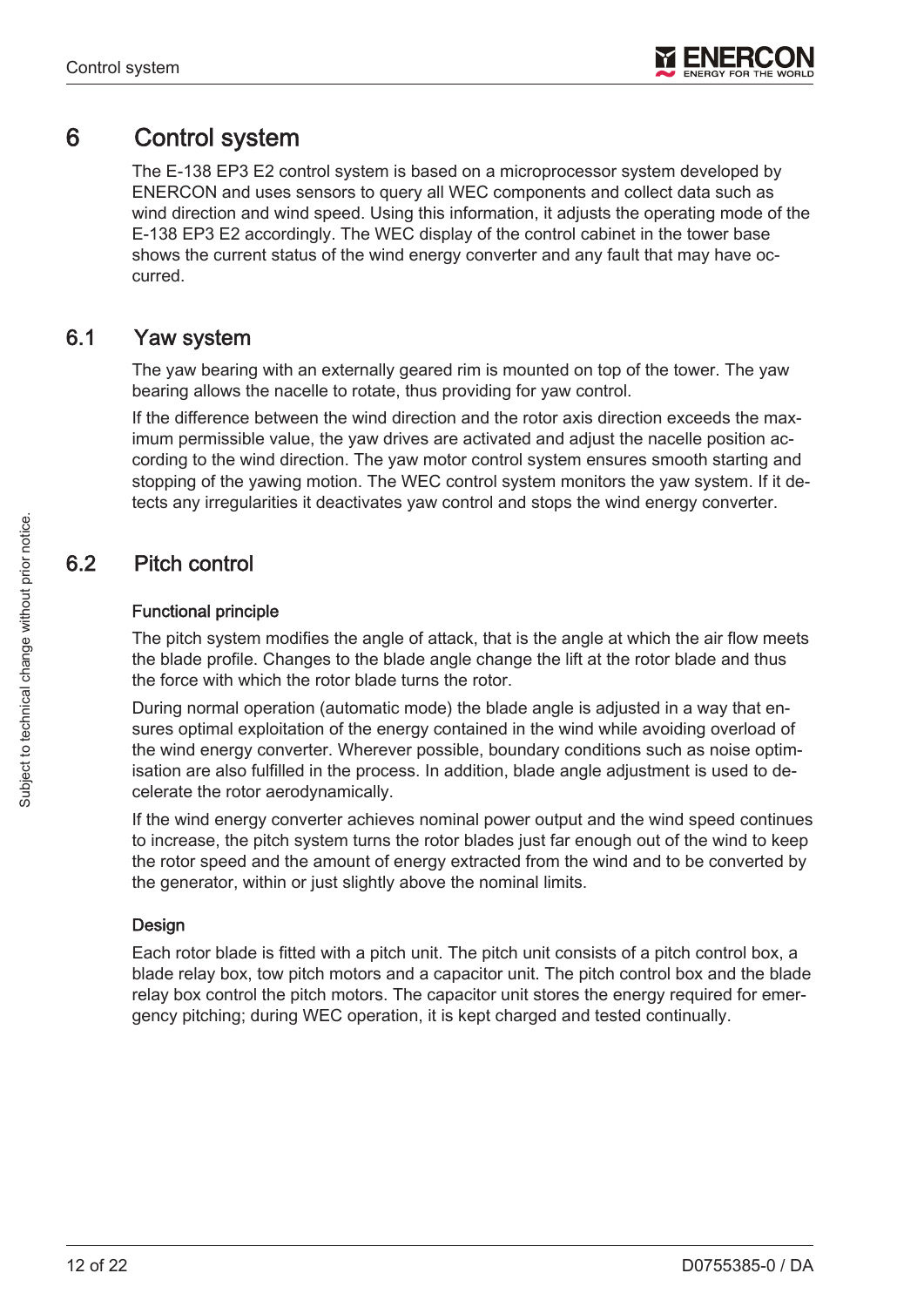

#### Blade angle

Special rotor blade positions (blade angles) of the E-138 EP3 E2:

- A: 0° Normal position during partial load operation: maximum exploitation of available wind.
- B: ≥60° Idle mode (wind energy converter does not feed any power into the grid because the wind speed is too low): Depending on the wind speed, the rotor spins at low speed or stands still (if there is no wind at all).
- C: 92° Feathered position (rotor has been stopped manually or automatically): The rotor blades do not generate any lift even in the presence of wind; the rotor stands still or moves very slowly.



#### 6.3 WEC start

#### 6.3.1 Start lead-up

As long as the main status is > 0, the wind energy converter remains stopped. As soon as the main status changes to 0, the wind energy converter is ready and the start-up procedure is initiated. If certain boundary conditions for start-up, e.g. charging of the capacitor units of the emergency pitching capacitor units, have not yet been fulfilled, status  $0:3 -$ Start lead-up is displayed.

During start lead-up, a wind measurement and alignment phase of 150 seconds begins.

#### 6.3.2 Wind measurement and nacelle alignment

After completing start lead-up, status  $0:2$  - Turbine operational is displayed.

If the control system is in automatic mode, the average wind speed is above 1.8 m/s and the wind direction deviation is sufficient for yawing, the wind energy converter starts alignment with the prevailing wind direction. 60 seconds after completing start lead-up the wind energy converter goes into idle mode. The rotor blades are slowly pitched in while a check is performed on the emergency pitching capacitor units.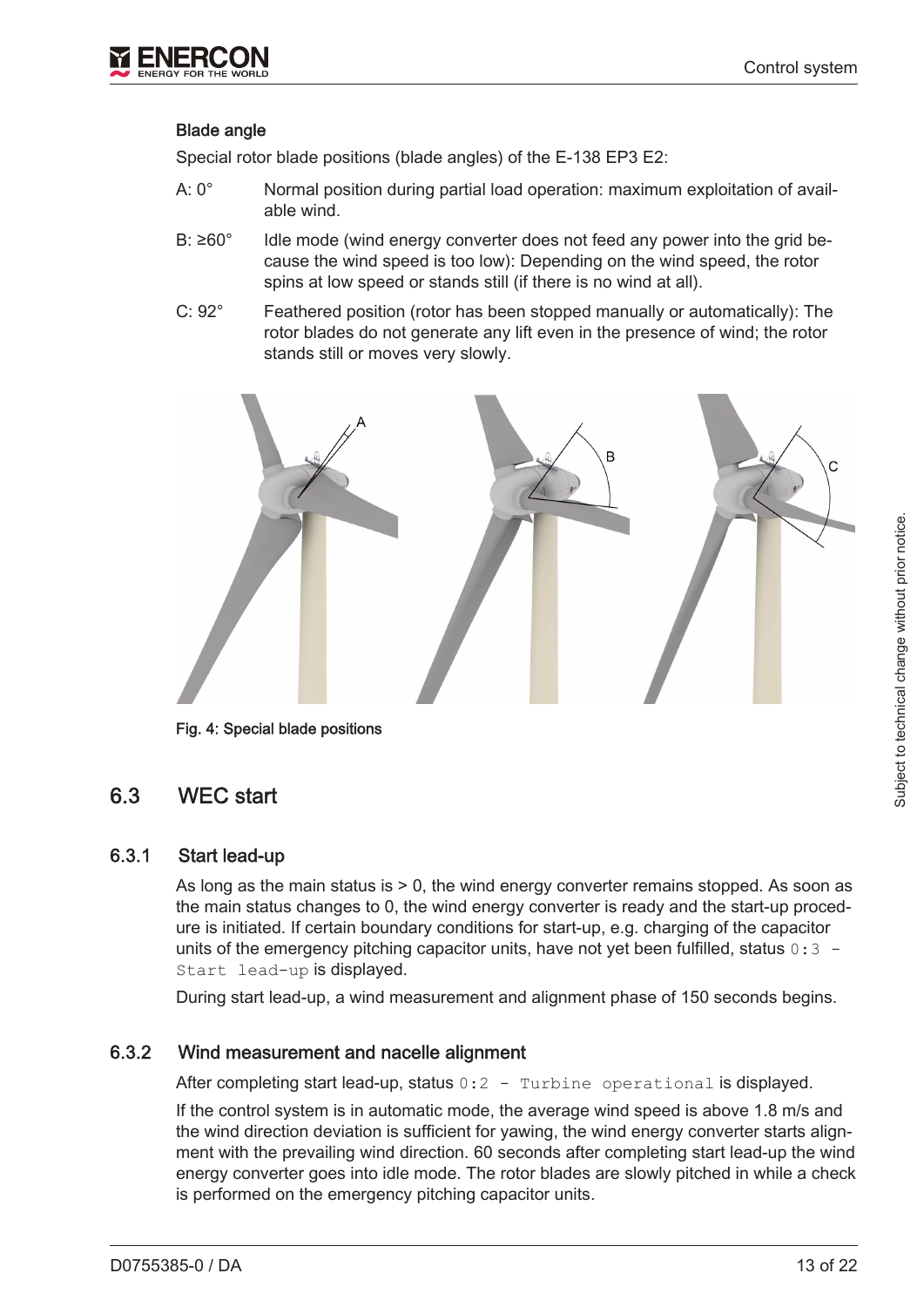If the wind energy converter is equipped with load control sensors, the rotor blades stop at an angle of 70° and adjust the load measurement points, which may take several minutes. During this time, status 0:5 - Calibration of load control is displayed.

If the mean wind speed during the wind measurement and alignment phase of 150 seconds is above the current cut-in wind speed (about 2.0 m/s), the start-up procedure is initiated (status  $0:1$ ). Otherwise, the wind energy converter remains in idle mode (status 2:1 - Lack of wind : Wind speed too low).

#### Power consumption

As the wind energy converter is not generating any active power at that moment, the electrical energy consumed by the wind energy converter is taken from the grid.

#### 6.3.3 Generator excitation

Once the rotor reaches a certain rotational speed that depends on the wind turbine type, generator excitation is initiated. The electricity required for this purpose is temporarily taken from the grid. Once the generator reaches a sufficient speed the wind energy converter supplies itself with power. The electricity for self-excitation is then taken from the DC link; the energy taken from the grid is reduced to zero.

#### 6.3.4 Power feed

As soon as the DC link voltage is sufficient and the excitation controller is no longer connected to the grid, power feed is initiated. After the rotational speed has increased due to sufficient wind and with a power setpoint  $P_{\text{set}} > 0$ , the line contactors on the low-voltage side are closed and the E-138 EP3 E2 starts feeding power into the grid at approx. 5 rpm.

Power control regulates the excitation current so that power is fed according to the required power curve.

The power increase gradient (dP/dt) after a grid fault or a regular start-up can be defined in the control system within a certain range. For more detailed information, see the Grid Performance data sheet for the particular ENERCON wind energy converter type.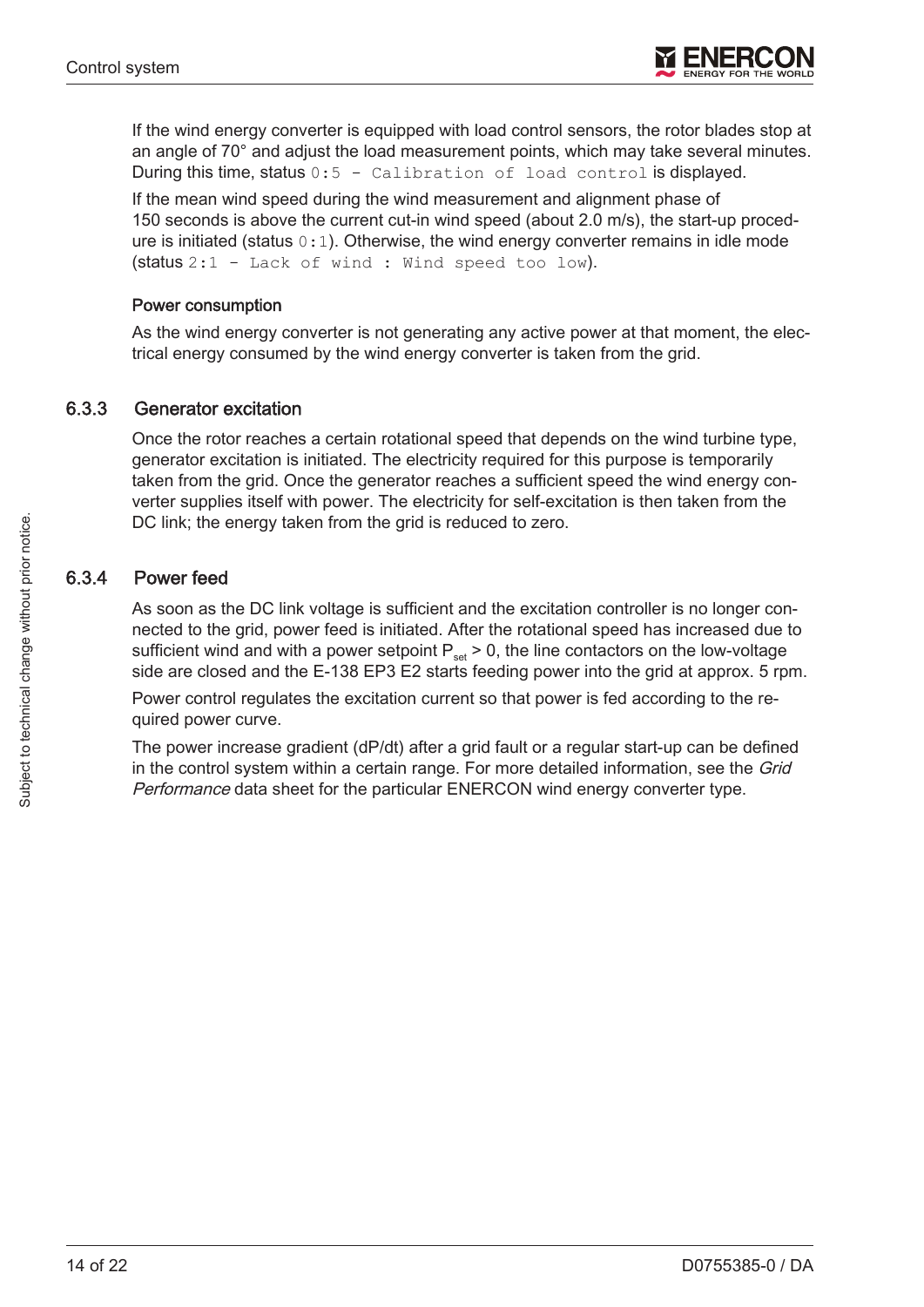### 6.4 Operating modes

After completion of the E-138 EP3 E2 start-up procedure the wind energy converter switches to automatic mode (normal operation). While in operation, the wind energy converter constantly monitors wind conditions, optimises rotor speed, generator excitation and generator power output, aligns the nacelle position with the wind direction, and records all sensor statuses.

In order to optimise power generation under highly diverse wind conditions when in automatic mode, the wind energy converter changes between 3 operating modes, depending on the wind speed. In certain circumstances the wind energy converter stops if provided for by the configuration of the wind energy converter (e.g. shadow casting). In addition, the utility company into whose grid the generated power is being fed can be given the option to directly intervene in the operation of the wind energy converter by remote control, e.g. for temporary reduction of the power feed.

The E-138 EP3 E2 switches between the following operating modes:

- Full load operation
- Partial load operation
- Idle mode

#### 6.4.1 Full load operation

#### Wind speed v ≥ 15 m/s

At wind speeds at and above the rated wind speed, the wind energy converter uses pitch control to maintain the rotor speed at the setpoint (approx. 11.1 rpm), thereby limiting the power to its nominal value of 4200 kW.

#### Storm control enabled (normal case)

Storm control enables WEC operation even at very high wind speeds; however, the rotor speed and the power output are reduced.

If wind speeds exceed approx. 22 m/s (12-second mean) and keep increasing, the rotational speed will be reduced linearly from 11.1 rpm to idle speed at about 28 m/s by pitching the rotor blades out of the wind accordingly. The power fed into the grid decreases in accordance with the speed/power curve in the process.

At wind speeds above 28 m/s (10-minute mean) the rotor blades are almost in the feathered position. The WEC runs in idle mode and without any power output; it does, however, remain connected to the receiving grid. Once the wind speed falls below 28 m/s, the WEC restarts its power feed.

Storm control is enabled by default and can only be deactivated by remote control or on site by ENERCON Service.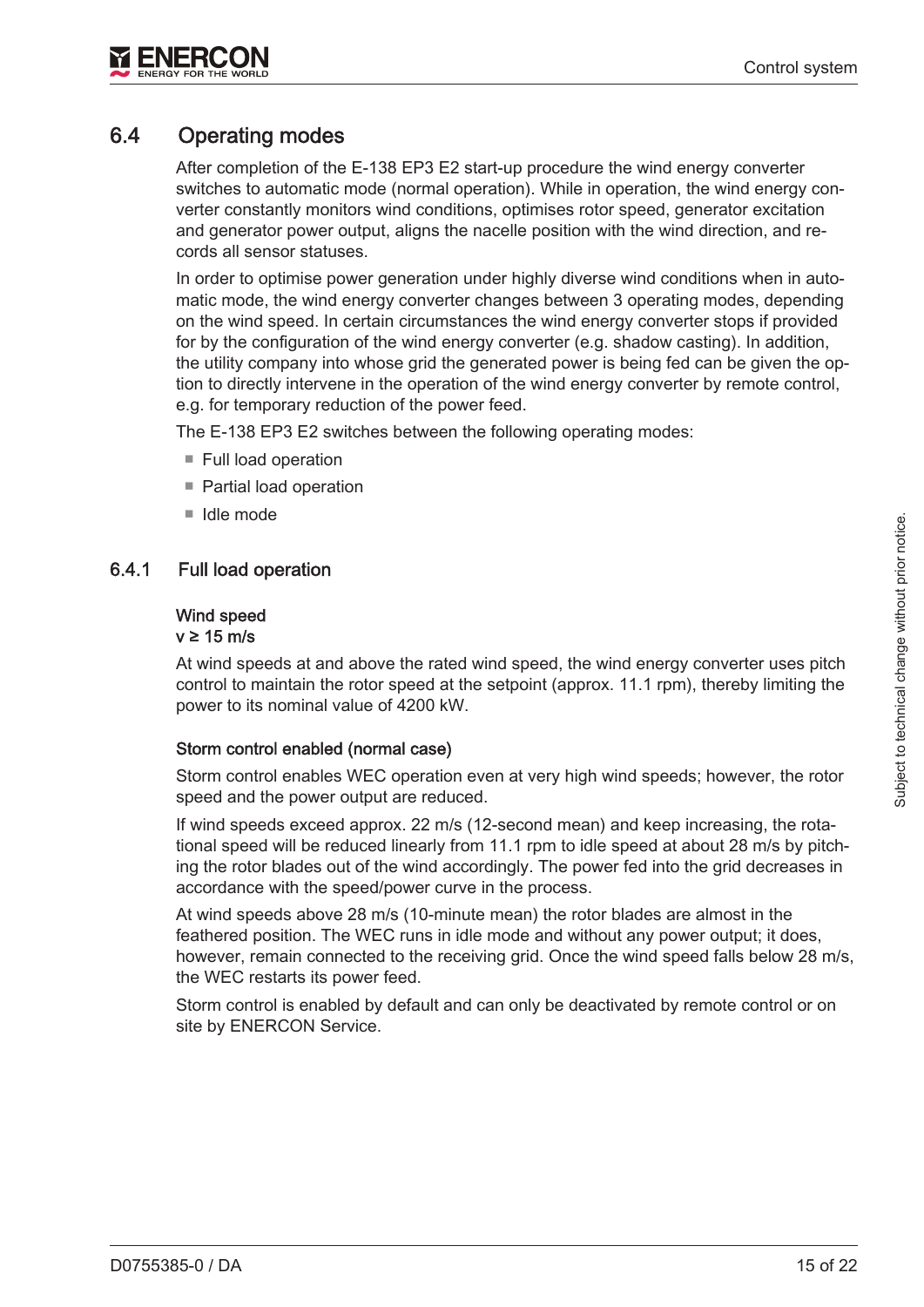#### 6.4.2 Partial load operation

#### Wind speed 2.5 m/s ≤  $v$  < 15 m/s

During partial load operation (i.e. the wind speed is between the cut-in wind speed and the rated wind speed) the maximum possible power is extracted from the wind. The rotor speed and power output are determined by the current wind speed. Pitch control already starts as the WEC approaches full load operation so as to achieve a smooth transition.

#### 6.4.3 Idle mode

#### Wind speed  $v < 2.5$  m/s

At wind speeds below 2.5 m/s no power can be fed into the grid. The wind energy converter runs in idle mode, i.e. the rotor blades are turned almost completely out of the wind (blade angle  $\geq 60^{\circ}$ ) and the rotor turns slowly or stops completely if there is no wind at all.

Slow movement (idling) puts less strain on the rotor bearings than longer periods of complete standstill; in addition, the WEC can resume power generation and power feed more quickly as soon as the wind picks up.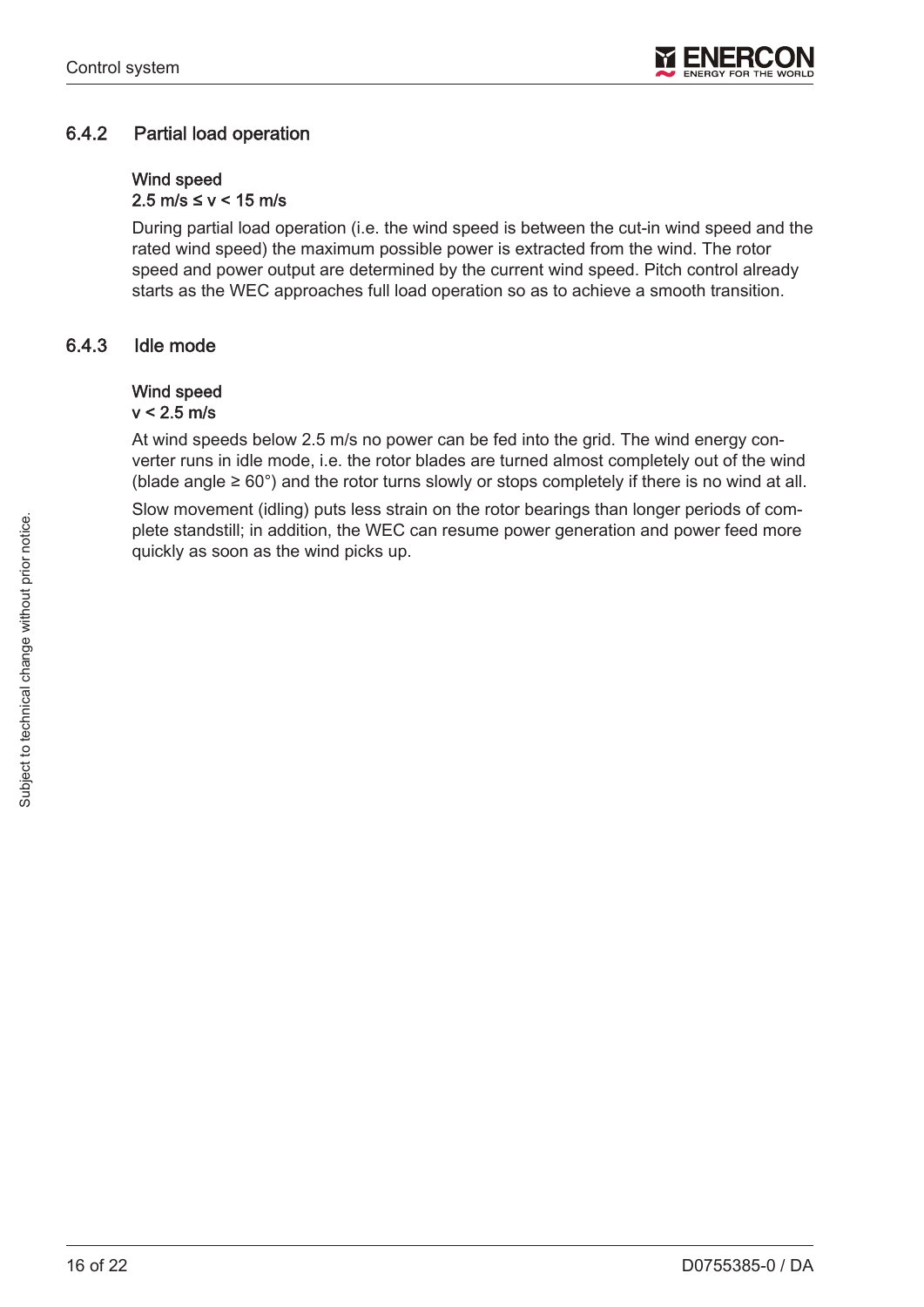### 6.5 Safe stopping of the wind energy converter

The ENERCON wind energy converter can be stopped by manual intervention or automatically by the control system.

The causes are divided into groups by risk.



#### Fig. 5: Overview of shutdown procedures

#### Stopping the wind energy converter by means of pitch control

In the event of a fault that is not safety-relevant, the wind energy converter control system pitches the rotor blades out of the wind, causing the rotor blades not to generate any lift and bringing the wind energy converter to a safe stop.

#### Emergency pitching

The pitch unit's energy storage system provides the energy required for emergency pitching. During operation of the wind energy converter, it is kept charged and continually tested. For emergency pitching, the drive units are supplied with power from the corresponding energy storage. The rotor blades move automatically and independently of each other into a position in which they do not generate any lift; this is called the feathered position.

Since the 3 pitch units are interconnected but also operate independently of each other, if one component fails, the remaining pitch units can still function and stop the rotor.

#### Emergency braking

If an emergency stop button is pressed in the nacelle, or if the rotor lock is actuated while the rotor is turning, the control system initiates an emergency braking procedure.

In this case, the rotor brake is applied in addition to emergency pitching of the rotor blades. The rotor decelerates from nominal speed to a standstill within 10 to 15 seconds.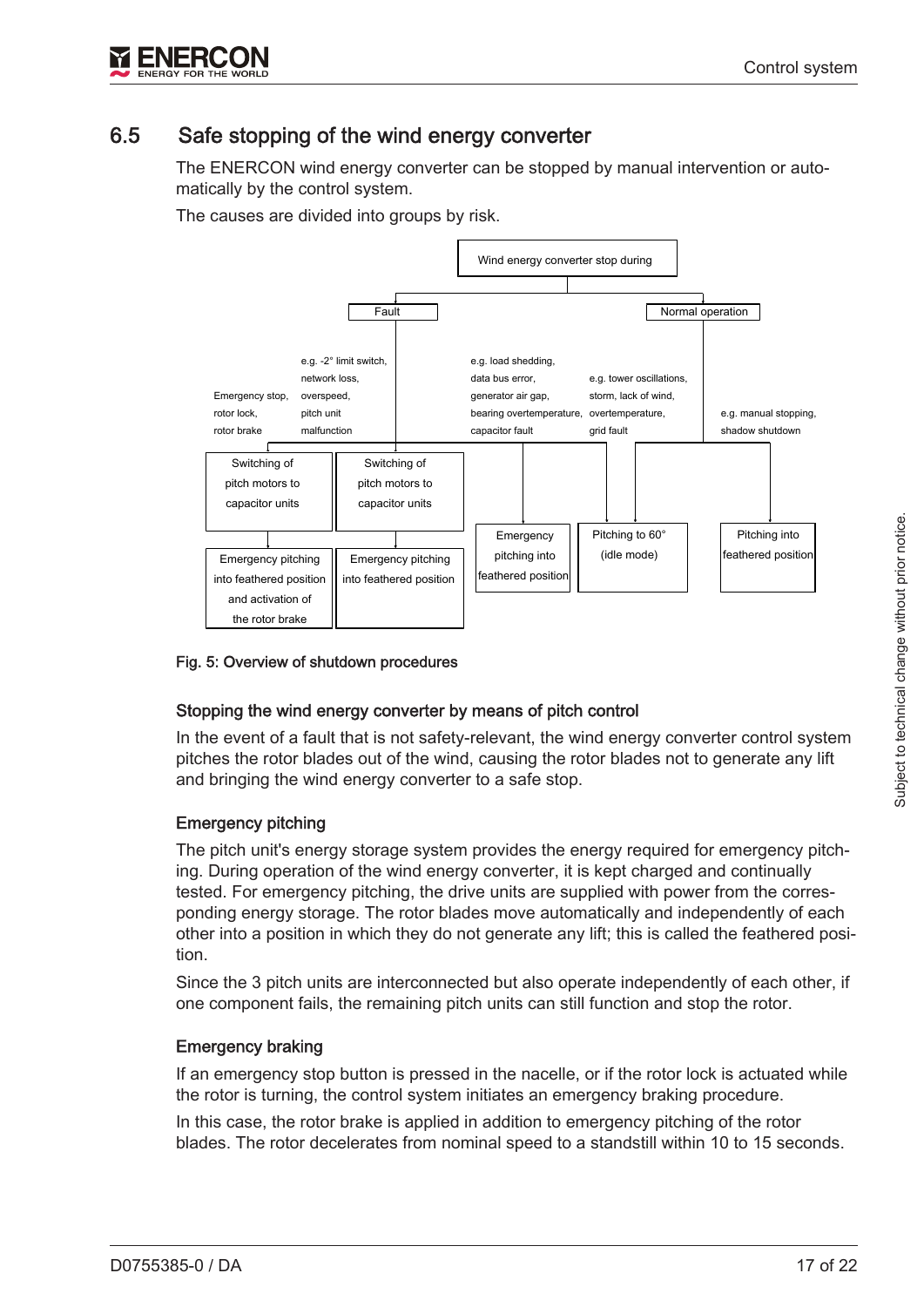### 7 Remote monitoring

By default, all ENERCON wind energy converters are equipped with the ENERCON SCADA (Supervisory Control And Data Acquisition) system that connects them to Technical Service Dispatch. Technical Service Dispatch can retrieve each wind energy converter's operating data at any time and instantly respond to any irregularities or malfunctions.

The ENERCON SCADA system also transmits all status messages to Technical Service Dispatch, where they are permanently stored. This ensures that the practical experience gained through the long-term operation of ENERCON wind energy converters is taken into account for their continued development.

Connection of the individual wind energy converters is through a dedicated personal computer (ENERCON SCADA Server), which is typically located in the transmission substation or in the associated substation. There is one ENERCON SCADA Server in every wind farm.

The ENERCON SCADA system, its properties and its operation are described in separate documentation.

At the operator/owner's request, monitoring of the wind energy converters can be performed by a third party.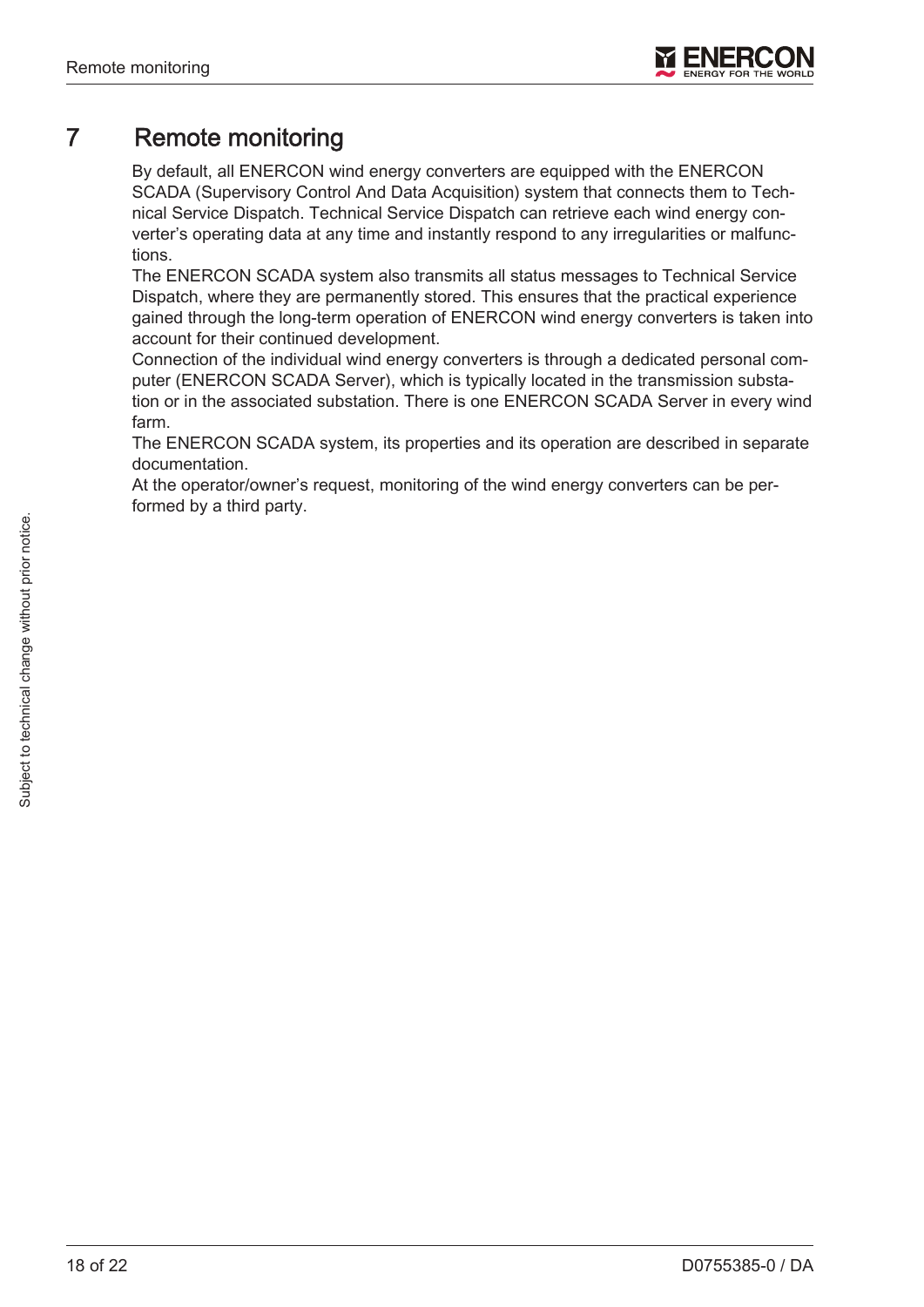### 8 Maintenance

In order to ensure optimum and safe long-term operation of the wind energy converter, maintenance is required at regular intervals.

ENERCON wind energy converters are regularly serviced at least once a year, depending on requirements.

During maintenance, all safety-relevant components and features are inspected, e.g. pitch control, yaw control, safety systems, lightning protection system, anchorage points, and safety ladders. The bolt connections are checked on load-bearing joints (main components). All other components are visually inspected to check for any irregularities or damage. Lubrication systems are refilled.

Maintenance intervals may deviate, depending on regional regulations and standards.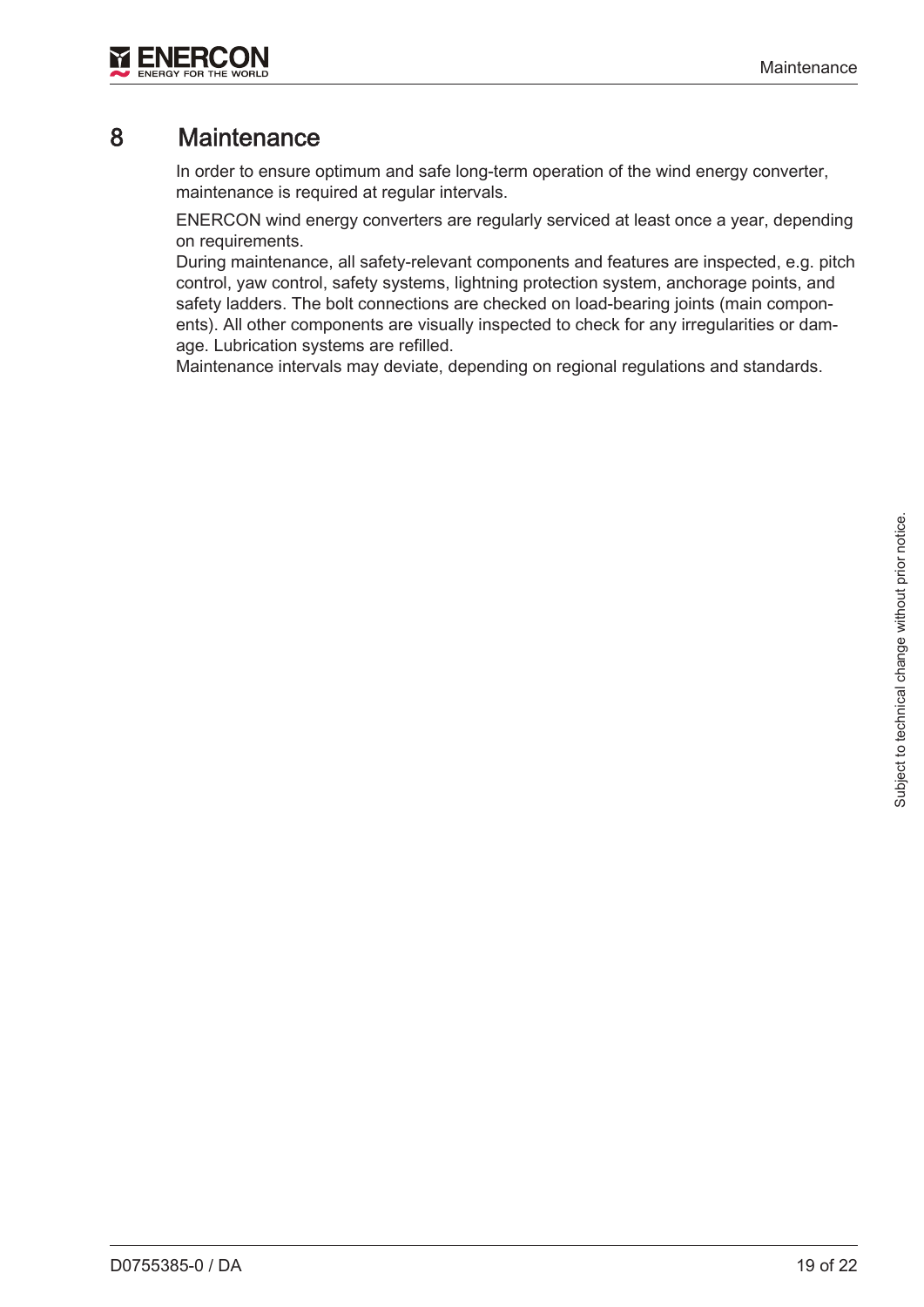## 9 E-138 EP3 E2 Technical Specifications

| General                                            |                                                                          |
|----------------------------------------------------|--------------------------------------------------------------------------|
| Manufacturer                                       | <b>ENERCON GmbH</b><br>Dreekamp 5<br>26605 Aurich<br>Germany             |
| Type designation                                   | E-138 EP3 E2                                                             |
| Nominal power                                      | 4200 kW                                                                  |
| Hub heights                                        | 81 m, 111 m, 131 m, 160 m                                                |
| Rotor diameter                                     | 138.6 m                                                                  |
| IEC wind class (ed. 3)                             | IIIA.                                                                    |
| Extreme wind speed at hub                          | $37.5 \text{ m/s}$                                                       |
| height (10-minute mean)                            | Corresponds to a load equivalent of approx. 52.5 m/s (3-<br>second gust) |
| Annual average wind speed at 7.5 m/s<br>hub height |                                                                          |
|                                                    |                                                                          |

|  | Rotor with pitch control |
|--|--------------------------|
|  |                          |

| <b>Type</b>                                              | Upwind rotor with active pitch control                                                                                                                                       |  |  |
|----------------------------------------------------------|------------------------------------------------------------------------------------------------------------------------------------------------------------------------------|--|--|
| Rotational direction                                     | Clockwise                                                                                                                                                                    |  |  |
| Number of rotor blades                                   | 3                                                                                                                                                                            |  |  |
| Rotor blade length                                       | 66.89 m                                                                                                                                                                      |  |  |
| Swept area                                               | 15085 $m^2$                                                                                                                                                                  |  |  |
| Rotor blade material                                     | GRP/epoxy resin/balsa wood/foam                                                                                                                                              |  |  |
| Lower power feed rotational<br>speed up to nominal speed | 4.4 to 10.8 rpm (81 m and 131 m (hybrid tower) hub<br>height); 5 to 10.8 rpm $(111 \text{ m}, 131 \text{ m})$ (steel tower and<br>modular steel tower) and 160 m hub height) |  |  |
| Speed setpoint                                           | 11.1 rpm                                                                                                                                                                     |  |  |
| Tip speed at speed setpoint                              | Up to $80.5$ m/s                                                                                                                                                             |  |  |
| Power reduction wind speed                               | 22 to 28 m/s (with ENERCON storm control)                                                                                                                                    |  |  |
| Conical angle                                            | $2.5^\circ$                                                                                                                                                                  |  |  |
| Rotor axis angle                                         | $7^\circ$                                                                                                                                                                    |  |  |
| Pitch control                                            | One independent electrical pitch system per rotor blade<br>with dedicated emergency power supply                                                                             |  |  |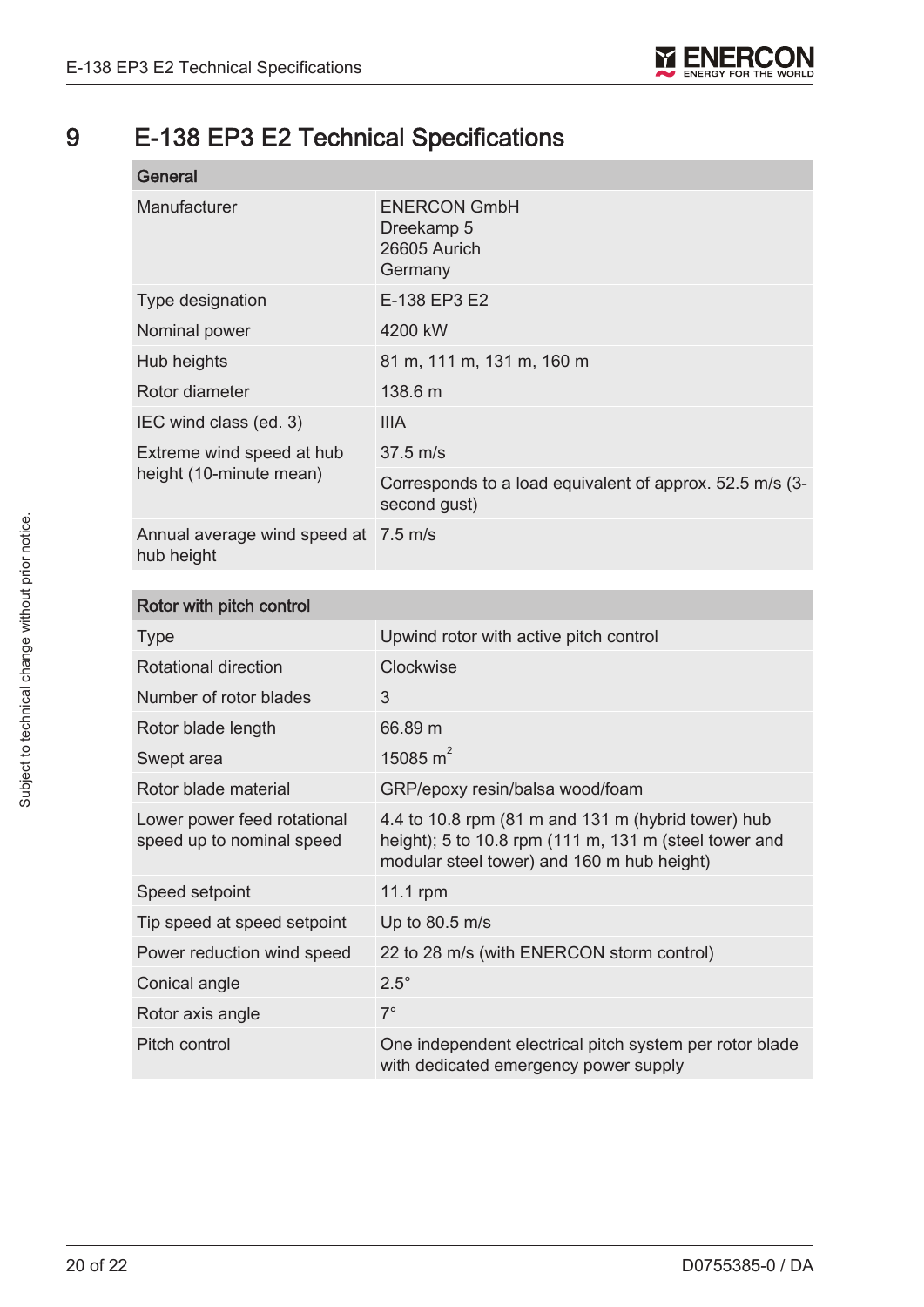

| Drive train with generator       |                                                                     |
|----------------------------------|---------------------------------------------------------------------|
| Wind energy converter<br>concept | Gearless, variable speed, full-scale converter                      |
| Hub                              | Rigid                                                               |
| <b>Bearing</b>                   | 2 tapered roller bearings                                           |
| Generator                        | Direct-drive ENERCON annular generator                              |
| Grid feed                        | ENERCON inverters with high clock speed and sinus-<br>oidal current |
| <b>IP Code/insulation class</b>  | At least IP 23/F                                                    |

| <b>Brake system</b> |                                                                |
|---------------------|----------------------------------------------------------------|
| Aerodynamic brake   | Three independent pitch systems with emergency power<br>supply |
| Rotor brake         | <b>Hydraulic</b>                                               |
| Rotor lock          | Latching every 10°                                             |

| <b>Yaw control</b> |                            |
|--------------------|----------------------------|
| <b>Type</b>        | Electrical with yaw motors |
| Control            | Active via yaw gears       |
|                    |                            |

| <b>Control system</b>                 |                             |
|---------------------------------------|-----------------------------|
| <b>Type</b>                           | Microprocessor              |
| Grid feed                             | <b>ENERCON</b> inverter     |
| Remote monitoring system              | <b>ENERCON SCADA system</b> |
| Uninterruptible power supply<br>(UPS) | Integrated                  |